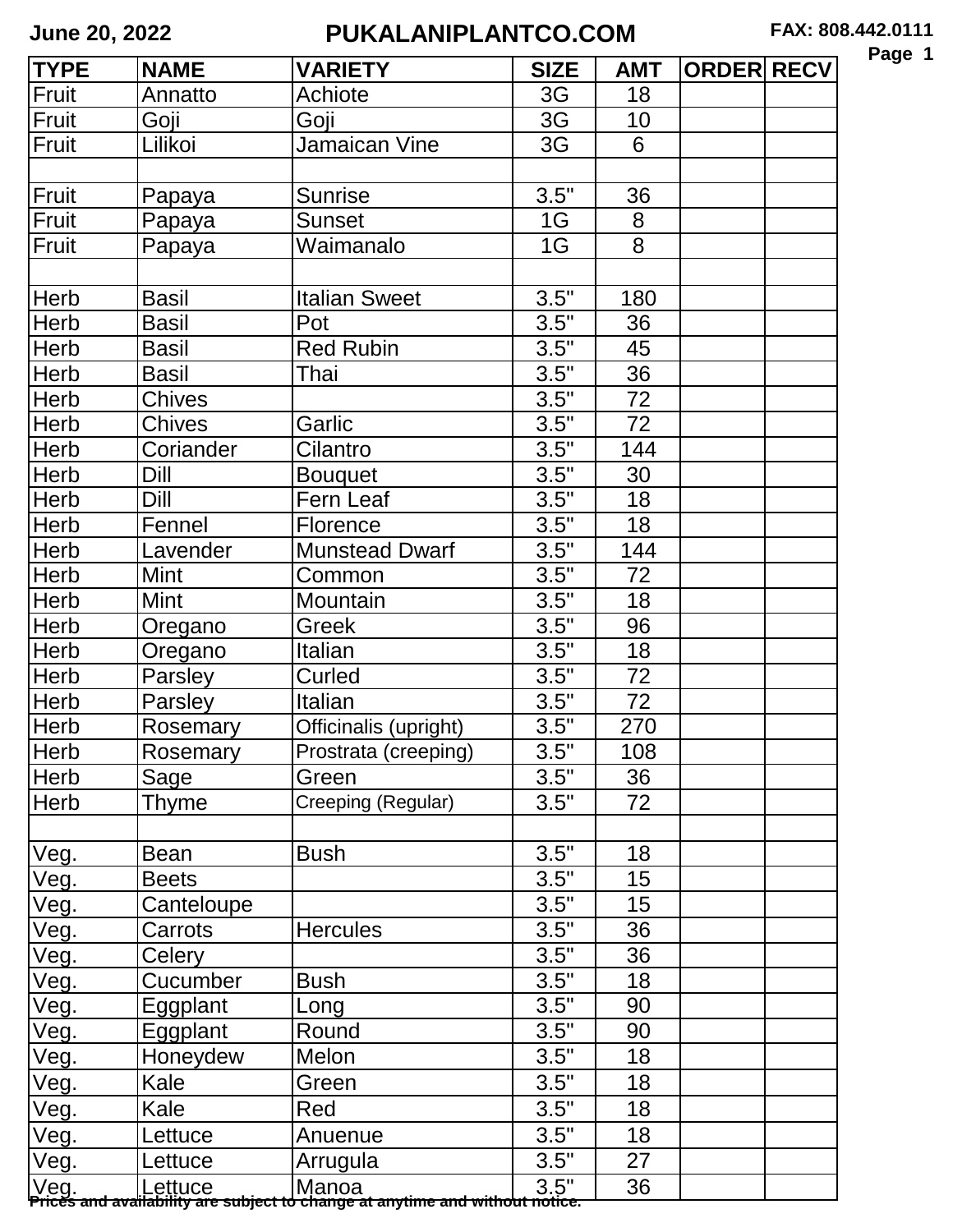| ٠,<br>a<br>ıΩ |  |
|---------------|--|
|---------------|--|

| <b>TYPE</b>                           | <b>NAME</b>  | <b>VARIETY</b>                                                                                      | <b>SIZE</b>   | <b>AMT</b>               | <b>ORDER RECV</b> |  |
|---------------------------------------|--------------|-----------------------------------------------------------------------------------------------------|---------------|--------------------------|-------------------|--|
| Veg.                                  | Lettuce      | Red / Green                                                                                         | 3.5"          | 18                       |                   |  |
| <u>Veg.</u>                           | Lettuce      | <b>Red Oakleaf</b>                                                                                  | 3.5"          | 9                        |                   |  |
| Veg.                                  | Lettuce      | Romaine                                                                                             | 3.5"          | 18                       |                   |  |
| Veg.                                  | Okra         |                                                                                                     | 3.5"          | 36                       |                   |  |
| Veg.                                  | Onion        | Candy                                                                                               | 3.5"          | 27                       |                   |  |
| Veg.                                  | Onion        | Green                                                                                               | 3.5"          | 144                      |                   |  |
| Veg.                                  | Pepper       | Anaheim                                                                                             | 3.5"          | 54                       |                   |  |
| Veg.                                  | Pepper       | <b>Bell</b>                                                                                         | 3.5"          | 108                      |                   |  |
| Veg.                                  | Pepper       | Cayenne                                                                                             | 3.5"          | 36                       |                   |  |
| Veg.                                  | Pepper       | Jalapeno                                                                                            | 3.5"          | 90                       |                   |  |
| Veg.                                  | Pepper       | <b>Super Serrano</b>                                                                                | 3.5"          | 54                       |                   |  |
| Veg.                                  | Spinach      |                                                                                                     | 3.5"          | 9                        |                   |  |
| Veg.                                  | Squash       | <b>Butternut</b>                                                                                    | 3.5"          | $\boldsymbol{9}$         |                   |  |
| Veg.                                  | Squash       | Kabocha                                                                                             | 3.5"          | 9                        |                   |  |
| Veg.                                  | Tomato       | <b>Better Boy</b>                                                                                   | 3.5"          | 63                       |                   |  |
| <u>Veg.</u>                           | Tomato       | <b>Brandywine</b>                                                                                   | 3.5"          | 36                       |                   |  |
| Veg.                                  | Tomato       | Kewalo                                                                                              | 3.5"          | 27                       |                   |  |
| Veg.                                  | Tomato       | Roma                                                                                                | $3.5^{\circ}$ | 54                       |                   |  |
| Veg.                                  | Tomato       | Sweet 100(Cherry)                                                                                   | 3.5"          | 72                       |                   |  |
| Veg.                                  | Watermelon   | <b>Bush</b>                                                                                         | 3.5"          | 18                       |                   |  |
| Veg.                                  | Zucchini     | <b>Hybrid</b>                                                                                       | 3.5"          | 24                       |                   |  |
|                                       |              |                                                                                                     |               |                          |                   |  |
| Veg.                                  | Lettuce      | Anuenue                                                                                             | 6pk           | 18                       |                   |  |
| Veg.                                  | ettuce.      | Arrugula                                                                                            | 6pk           | 18                       |                   |  |
| Veg.                                  | .ettuce      | <b>Bibb</b>                                                                                         | 6pk           | 12                       |                   |  |
| Veg.                                  | Lettuce      | <b>Braising (Stir Fry)</b>                                                                          | 6pk           | 6                        |                   |  |
| Veq.                                  | Lettuce      | Manoa                                                                                               | 6pk           | 36                       |                   |  |
| Veg.                                  | ettuce.      | <b>Mild Greens</b>                                                                                  | 6pk           | 6                        |                   |  |
| Veg.                                  | ettuce.      | Mizuna                                                                                              | 6pk           | 6                        |                   |  |
| Veg.                                  | ettuce.      | Red Leaf                                                                                            | 6pk           | 12                       |                   |  |
| Veg.                                  | ettuce.      | Royal Oak Leaf                                                                                      | 6pk           | 6                        |                   |  |
| Veg.                                  | ettuce.      | <b>Red/Green Leaf</b>                                                                               | 6pk           | 12                       |                   |  |
| Veg.                                  | _ettuce      | Romaine                                                                                             | 6pk           | 18                       |                   |  |
| Veg.                                  | .ettuce      | <b>Spicy Greens</b>                                                                                 | 6pk           | 6                        |                   |  |
|                                       |              |                                                                                                     |               |                          |                   |  |
| Herb                                  | Basil        | Italian, Sweet                                                                                      | 1G            | 36                       |                   |  |
| Herb                                  | <b>Basil</b> | Lemon                                                                                               | 1G            | $\overline{4}$           |                   |  |
| Herb                                  | Basil        | Pot                                                                                                 | 1G            | 12                       |                   |  |
| Herb                                  | Basil        | <b>Red Rubin</b>                                                                                    | 1G            | 8                        |                   |  |
| Herb                                  | Basil        | Thai                                                                                                | 1G            | 8                        |                   |  |
| Herb                                  | Catnip       |                                                                                                     | 1G            | $\overline{\mathcal{A}}$ |                   |  |
| Herb                                  | Chives       |                                                                                                     | 1G            | $\overline{4}$           |                   |  |
| Herb                                  | Cilantro     |                                                                                                     | 1G            | 8                        |                   |  |
| Herb<br>  <del>Prices and ava</del> i |              | Echinacea   Purple Coneflower   1G<br>Hability are subject to change at anytime and without notice. |               | 64                       |                   |  |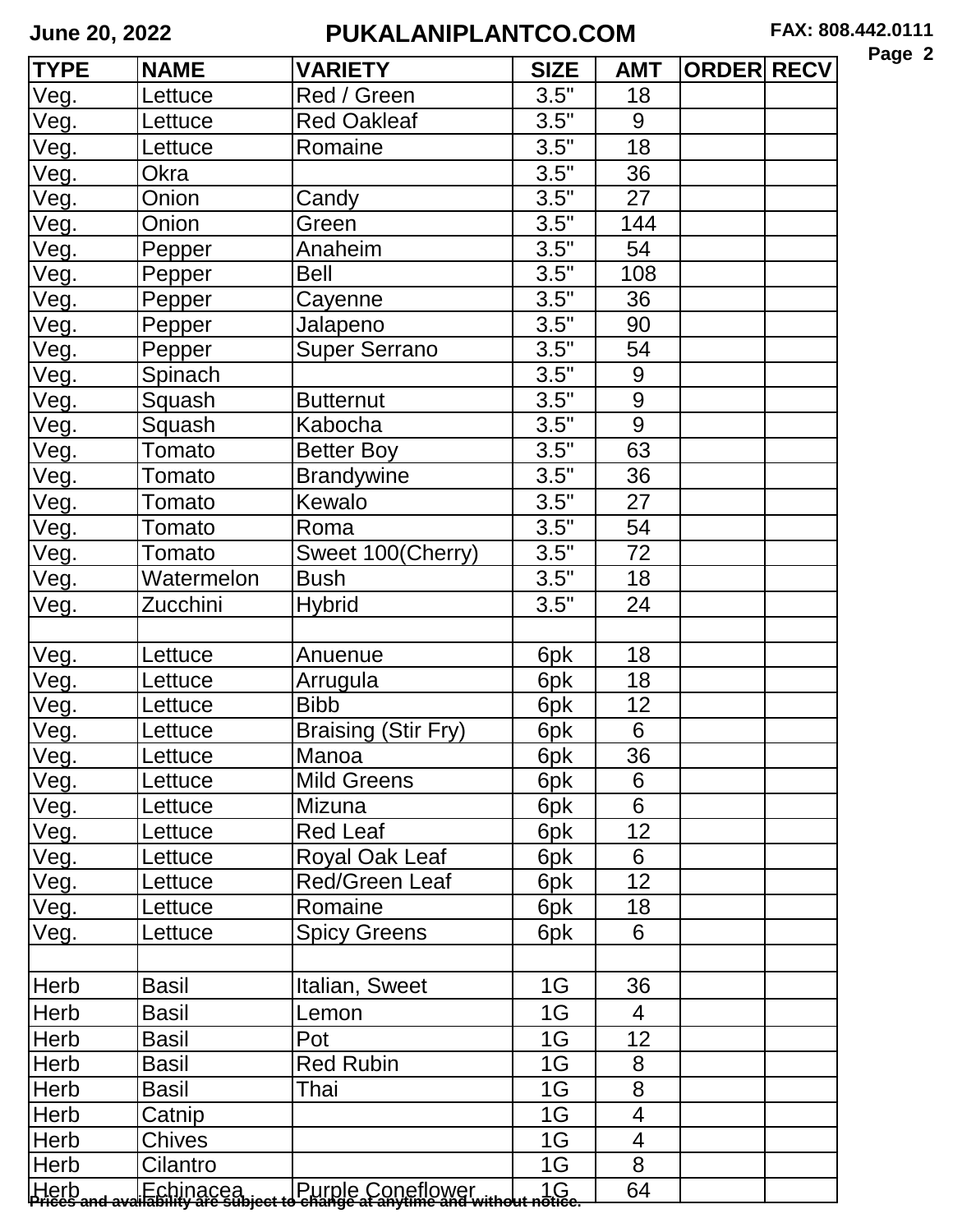| ล<br>L.<br>ю<br>IД |  |
|--------------------|--|
|--------------------|--|

| <b>TYPE</b> | <b>NAME</b>        | <b>VARIETY</b>                  | <b>SIZE</b> | <b>AMT</b>      | <b>ORDER RECV</b> |  |
|-------------|--------------------|---------------------------------|-------------|-----------------|-------------------|--|
| <b>Herb</b> | Ginger Root        | <b>Officinale</b>               | 1G          | 40              |                   |  |
| <b>Herb</b> | Ginger Thai        | Galangal                        | 1G          | 12              |                   |  |
| <b>Herb</b> | Lavender           | <b>Ellagance Purple</b>         | 1G          | 84              |                   |  |
| <b>Herb</b> | Lavender           | French                          | 1G          | 6               |                   |  |
| Herb        | Lavender           | Hidcote                         | 1G          | 160             |                   |  |
| <b>Herb</b> | Lavender           | Javelin Deep Purple             | 1G          | 104             |                   |  |
| Herb        | Lavender           | <b>Kews Red</b>                 | 1G          | 24              |                   |  |
| <b>Herb</b> | Lavender           | <b>Munstead Dwarf</b>           | 1G          | 48              |                   |  |
| <b>Herb</b> | Lavender           | <b>Pretty Polly</b>             | 1G          | 24              |                   |  |
| Herb        | Lavender           | Spanish Primavera               | 1G          | 45              |                   |  |
| <b>Herb</b> | Lavender           | Spanish-Quasti                  | 1G          | 100             |                   |  |
| <b>Herb</b> | Lavender           | Sto Bandera Purple              | 1G          | 64              |                   |  |
| <b>Herb</b> | Lavender           | Vincenza Blue                   | 1G          | 180             |                   |  |
| <b>Herb</b> | <b>Lemon Grass</b> |                                 | 1G          | 8               |                   |  |
| <b>Herb</b> | Lemon Verbena      |                                 | 1G          | $\overline{4}$  |                   |  |
| <b>Herb</b> | <b>Mint</b>        | Apple                           | 1G          | 16              |                   |  |
| <b>Herb</b> | Mint               | <b>Berries &amp; Cream</b>      | 1G          | 36              |                   |  |
| Herb        | <b>Mint</b>        | Common                          | 1G          | 12              |                   |  |
| <b>Herb</b> | <b>Mint</b>        | Mountain                        | 1G          | 16              |                   |  |
| <b>Herb</b> | Mint               | Mojito                          | 1G          | $\overline{4}$  |                   |  |
| <b>Herb</b> | <b>Mint</b>        | Orange                          | 1G          | $6\phantom{1}$  |                   |  |
| Herb        | Mint               | Pineapple                       | 1G          | $\overline{4}$  |                   |  |
| <b>Herb</b> | Nasturtium         |                                 | 1G          | $\overline{4}$  |                   |  |
| <b>Herb</b> | Oregano            | Greek                           | 1G          | 16              |                   |  |
| <b>Herb</b> | Oregano            | Italian                         | 1G          | 8               |                   |  |
| Herb        | Pandanus           | Amaryllifolius                  | 1G          | 16              |                   |  |
| Herb        | Parsley            | Curled                          | 1G          | 8               |                   |  |
| Herb        | Parsley            | Italian                         | 1G          | 8               |                   |  |
| Herb        | Rosemary           | Officinalis (upright)           | 1G          | 200             |                   |  |
| <b>Herb</b> | Rosemary           | Prostrata (creeping)            | 1G          | 80              |                   |  |
| Herb        | Sage               | Bergarten                       | 1G          | 60              |                   |  |
| Herb        | Sage               | Green                           | 1G          | $\overline{4}$  |                   |  |
| Herb        | Sage               | Purple                          | 1G          | $\overline{4}$  |                   |  |
| <b>Herb</b> | Thyme              | Citriod Golden Lemon Variegated | 1G          | 24              |                   |  |
| Herb        | Thyme              | Creeping                        | 1G          | 8               |                   |  |
| Herb        | Thyme              | Summer                          | 1G          | 24              |                   |  |
|             |                    |                                 |             |                 |                   |  |
| <b>Veg</b>  | Artichoke          |                                 | 1G          | 20              |                   |  |
| Veg         | <b>Broccoli</b>    |                                 | 1G          | 20              |                   |  |
| <b>Veg</b>  | Eggplant           | Long                            | 1G          | 40              |                   |  |
| <b>Veg</b>  | Eggplant           | Round                           | 1G          | 40              |                   |  |
| <b>Veg</b>  | Leeks              |                                 | 1G          | 12 <sub>2</sub> |                   |  |
| <b>Veg</b>  | Onion              | Green                           | 1G          | 3               |                   |  |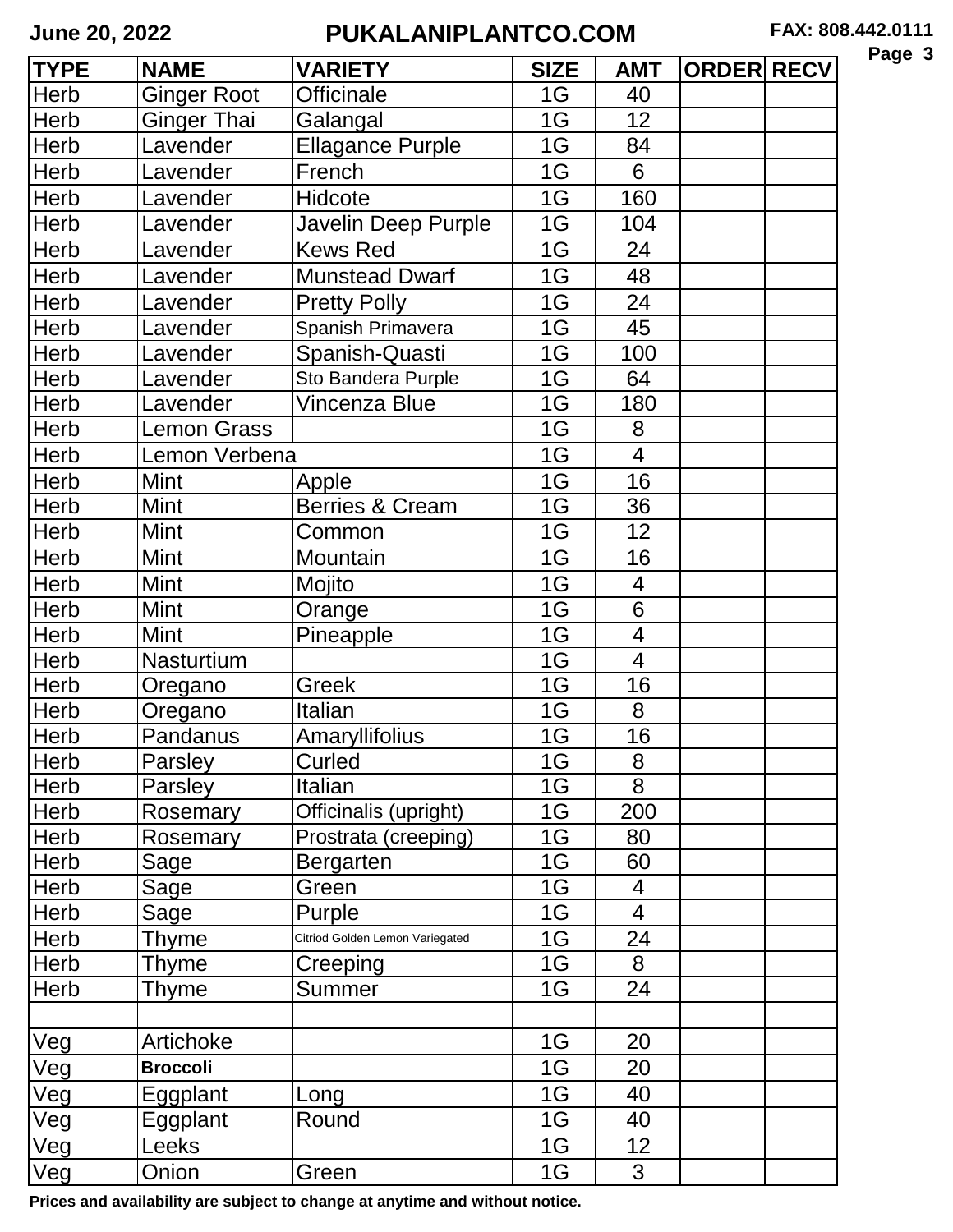| а<br>ю<br>70 |  |
|--------------|--|
|--------------|--|

| <b>TYPE</b>    | <b>NAME</b>        | <b>VARIETY</b>         | <b>SIZE</b> | <b>AMT</b> | <b>ORDER RECV</b> |  |
|----------------|--------------------|------------------------|-------------|------------|-------------------|--|
| Veg            | Pepper             | Anaheim                | 1G          | 4          |                   |  |
| Veg            | Pepper             | Cayenne                | 1G          | 12         |                   |  |
| Veg            | Pepper             | Fushimi                | 1G          | 80         |                   |  |
| Veg            | Pepper             | Habernero              | 1G          | 36         |                   |  |
| Veg            | Pepper             | Hawaiian Chili         | 1G          | 40         |                   |  |
| Veg            | Pepper             | Jalapeno               | 1G          | 18         |                   |  |
| Veg            | Pepper             | Serrano                | 1G          | 12         |                   |  |
| Veg            | Pepper             | <b>Sweet Bell</b>      | 1G          | 20         |                   |  |
| Veg            | Pepper             | Tabasco                | 1G          | 24         |                   |  |
| Veg            | Spinach            | Longevity              | 1G          | 24         |                   |  |
| Veg            | Spinach            | Okinawa                | 1G          | 24         |                   |  |
| Veg            | <b>Swiss Chard</b> | <b>Bright Lights</b>   | 1G          | 8          |                   |  |
| Veg            | Tomato             | Celebrity              | 1G          | 16         |                   |  |
| Veg            | Tomato             | Chiquita - Grape Red   | 1G          | 21         |                   |  |
| Veg            | Tomato             | Kewalo                 | 1G          | 9          |                   |  |
| Veg            | Tomato             | Patio                  | 1G          | 18         |                   |  |
| Veg            | Tomato             | Roma                   | 1G          | 12         |                   |  |
| Veg            | Tomato             | Sun Gold               | 1G          | 8          |                   |  |
| Veg            | Tomato             | Tumbling               | 1G          | 18         |                   |  |
|                |                    |                        |             |            |                   |  |
| Herb           | <b>Basil</b>       | <b>Italian Sweet</b>   | 10"         | 3          |                   |  |
| <b>Herb</b>    | <b>Basil</b>       | Pot                    | 10"         | 1          |                   |  |
| <b>Herb</b>    | <b>Basil</b>       | Thai                   | 10"         | 1          |                   |  |
| Herb           | Symphytum          | Officinale comfrey     | 10"         | 16         |                   |  |
|                |                    |                        |             |            |                   |  |
| Herb           | <b>Ginger Thai</b> | Galangal               | 3G          | 15         |                   |  |
| <b>Herb</b>    | Rosemary           | Upright                | 3G          | 12         |                   |  |
|                |                    |                        |             |            |                   |  |
| Veg            | Pepper             | Hawaiian Chili         | 3G          | 20         |                   |  |
|                |                    |                        |             |            |                   |  |
| <b>Bedding</b> | Pentas             | <b>Assorted Colors</b> | 3.5"        | 270        |                   |  |
| <b>Bedding</b> | Pentas             | White                  | 3.5"        | 90         |                   |  |
| <b>Bedding</b> | Salvia             | <b>Stock Harmony</b>   | 3.5"        | 36         |                   |  |
|                |                    |                        |             |            |                   |  |
| <b>Bedding</b> | Ajuga              | <b>Black Scallop</b>   | 5.5"        | 40         |                   |  |
| <b>Bedding</b> | Ajuga              | <b>Chocolate Chip</b>  | 5.5"        | 120        |                   |  |
| <b>Bedding</b> | Angelonia          | Cherry                 | 5.5"        | 9          |                   |  |
| <b>Bedding</b> | Angelonia          | Purple                 | 5.5"        | 40         |                   |  |
| <b>Bedding</b> | Angelonia          | White                  | 5.5"        | 18         |                   |  |
| <b>Bedding</b> | Begonia            | Dragon Wing Pink       | 5.5"        | 9          |                   |  |
| <b>Bedding</b> | Begonia            | Dragon Wing Red        | 5.5"        | 9          |                   |  |
| <b>Bedding</b> | Coleus             | Gay's Delight          | 5.5"        | 27         |                   |  |
| <b>Bedding</b> | Coleus             | Inferno                | 5.5"        | 4          |                   |  |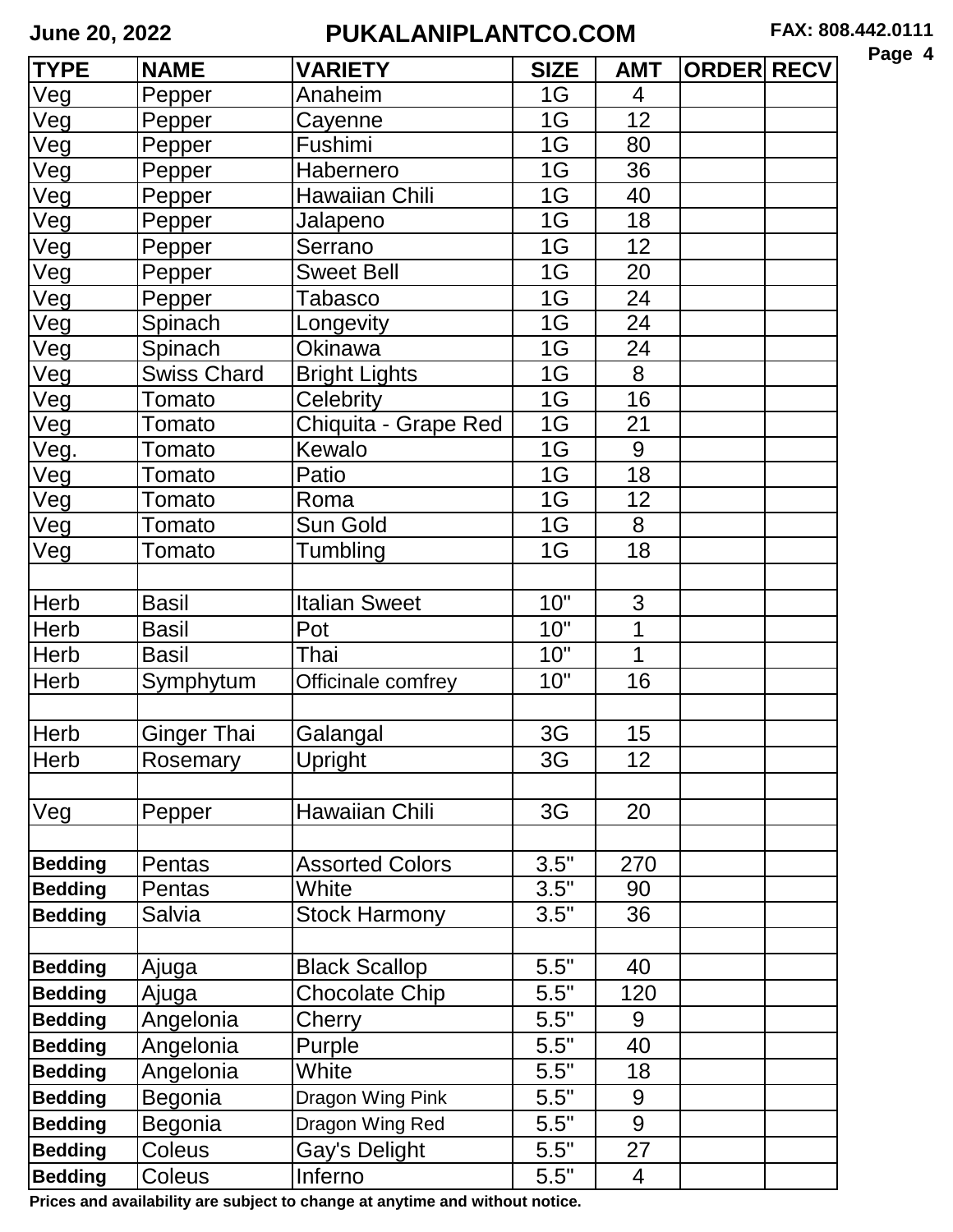| ıΟ<br>ı<br>c<br>'n |  |
|--------------------|--|
|--------------------|--|

| <b>TYPE</b>        | <b>NAME</b>              | <b>VARIETY</b>             | <b>SIZE</b>  | <b>AMT</b>               | <b>ORDER RECV</b> |  |
|--------------------|--------------------------|----------------------------|--------------|--------------------------|-------------------|--|
| <b>Bedding</b>     | <b>Coleus</b>            | <b>Merlot</b>              | 5.5"         | 4                        |                   |  |
| <b>Bedding</b>     | <b>Coleus</b>            | Pineapple                  | 5.5"         | 9                        |                   |  |
| <b>Bedding</b>     | <b>Coleus</b>            | <b>Rustic Orange</b>       | 5.5"         | 18                       |                   |  |
| <b>Bedding</b>     | <b>Coleus</b>            | Wasabi                     | 5.5"         | 9                        |                   |  |
| <b>Bedding</b>     | Duranta                  | Golden                     | 5.5"         | 120                      |                   |  |
| <b>Bedding</b>     | Lobelia                  | Purple                     | 5.5"         | 9                        |                   |  |
|                    |                          |                            |              |                          |                   |  |
| <b>Bedding</b>     | Begonia                  | Dragon Wing Pink           | 8"           | $\overline{2}$           |                   |  |
| <b>Bedding</b>     | Begonia                  | Dragon Wing Red            | 8"           | $\overline{2}$           |                   |  |
| <b>Bedding</b>     | Begonia                  | Lemon                      | 8"           | $\overline{4}$           |                   |  |
| <b>Bedding</b>     | Begonia                  | Orange                     | 8"           | $\overline{4}$           |                   |  |
| <b>Bedding</b>     | Begonia                  | <b>Whopper Red</b>         | 8"           | $\overline{\mathcal{A}}$ |                   |  |
| <b>Bedding</b>     | Geraniums                |                            | 8"           | $\overline{4}$           |                   |  |
| <b>Bedding</b>     | Impatiens                | <b>New Guinea</b>          | 8"           | 5                        |                   |  |
|                    |                          |                            |              |                          |                   |  |
| Color              | Impatiens                | <b>New Guinea</b>          | 10"          | $\overline{2}$           |                   |  |
| Color              | <b>Mix Masters</b>       |                            | 10"          | $\overline{2}$           |                   |  |
|                    |                          |                            |              |                          |                   |  |
| $G.\overline{C}$ . | <b>Blue Daze</b>         |                            | 3.5"         | 320                      |                   |  |
| G.C.               | <b>Blue Star Creeper</b> |                            | 3.5"         | 144                      |                   |  |
| G.C.               | Fern                     | KupuKupu**                 | 3.5"         | 100                      |                   |  |
| G.C.               | Fern                     | $a$ ua'e $*$               | 3.5"         | 300                      |                   |  |
| G.C.               | Fern                     | Laua'e Iki**               | 3.5"         | 150                      |                   |  |
| G.C.               | Golden Glory             |                            | 3.5"         | 560                      |                   |  |
| G.C.               | Heather                  | Regular, Purple            | 3.5"         | 270                      |                   |  |
| G.C.               | Heather                  | Regular, White             | 3.5"         | 180                      |                   |  |
| G.C.<br>G.C.       | <b>Hemigraphis</b>       |                            | 3.5"         | 540                      |                   |  |
|                    | <b>Ilima</b>             | Creeping**                 | 3.5"         | 72                       |                   |  |
| G.C.               | Lantana                  | Gold Mound                 | 3.5"         | 250                      |                   |  |
| G.C.               | Lantana                  | Purple                     | 3.5"         | 270                      |                   |  |
| G.C.               | Lantana                  | White                      | 3.5"         | 500                      |                   |  |
| G.C.               | Liriope                  | Aztec**                    | 3.5"         | 300                      |                   |  |
| G.C.               | Mondo                    | Dwarf**                    | 3.5"         | 90                       |                   |  |
| G.C.               | Mondo                    | Regular**                  | 3.5"         | 160                      |                   |  |
| G.C.               | Pothos                   | Golden**                   | 3.5"         | 36                       |                   |  |
| G.C.               | Rhoeo                    | Dwarf                      | 3.5"         | 300                      |                   |  |
| G.C.               | Rhoeo                    | <b>Sunny Star</b>          | 3.5"         | 144                      |                   |  |
|                    |                          |                            |              |                          |                   |  |
| G.C.               | Mondo                    | Dwarf (50 CP)              | <b>Flats</b> | 200                      |                   |  |
| G.C.               | Mondo                    | Regular (50 CP)            | <b>Flats</b> | 200                      |                   |  |
|                    |                          |                            |              |                          |                   |  |
| G.C.               | <b>Pothos</b>            | Golden (50 CP)             | <b>CP 50</b> | 1400                     |                   |  |
| G.C.               | Pothos                   | Marble Queen (50 CP) CP 50 |              | 400                      |                   |  |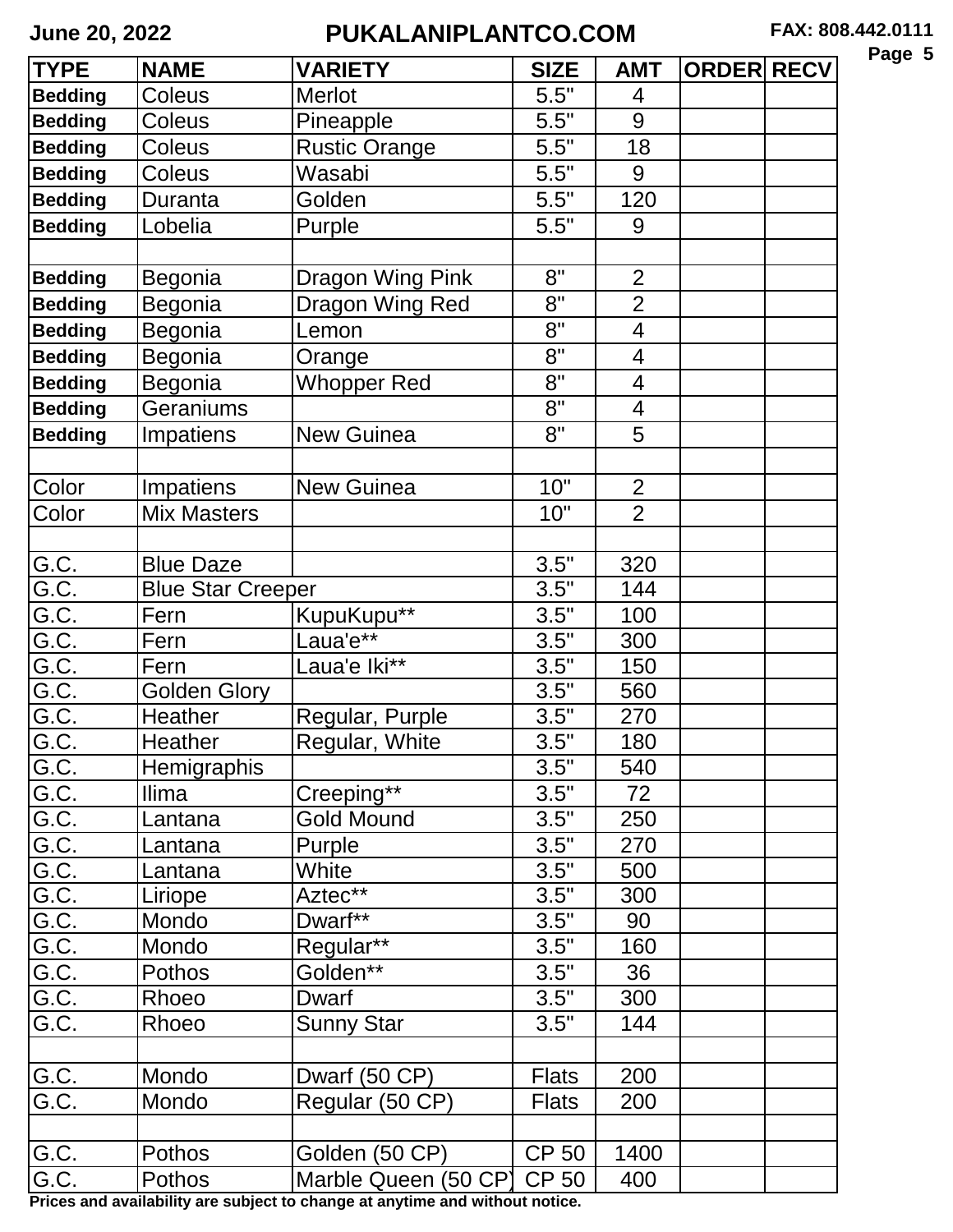| Ю<br>r<br>., |  |
|--------------|--|
|--------------|--|

| <b>TYPE</b> | <b>NAME</b>         | <b>VARIETY</b>         | <b>SIZE</b>  | <b>AMT</b>               | <b>ORDER RECV</b> |  |
|-------------|---------------------|------------------------|--------------|--------------------------|-------------------|--|
| G.C.        | Rhoeo               | Dwarf (50 CP)          | <b>CP 50</b> | 600                      |                   |  |
|             |                     |                        |              |                          |                   |  |
| H.B.C.      | Begonia             | Dragon Wings Red       | 8"           | $\overline{2}$           |                   |  |
| H.B.C.      | Geraniums           | <b>Assorted</b>        | 8"           | 4                        |                   |  |
| H.B.C.      | Impatiens           | <b>Assorted</b>        | 8"           | 6                        |                   |  |
| H.B.C.      | Impatiens           | <b>New Guinea</b>      | 8"           | $\overline{7}$           |                   |  |
| H.B.C.      | Strawberry          | <b>Eversweet</b>       | 8"           | $\overline{2}$           |                   |  |
|             |                     |                        |              |                          |                   |  |
| H.B.C.      | <b>Bacopa</b>       | Assorted               | 10"          | $\overline{4}$           |                   |  |
| H.B.C.      | Begonia             | <b>Assorted</b>        | 10"          | $\overline{2}$           |                   |  |
| H.B.C.      | Fuchsia             | <b>Assorted</b>        | 10"          | 10                       |                   |  |
| H.B.C.      | Heather             | <b>Dynamite Red</b>    | 10"          | $\overline{4}$           |                   |  |
| H.B.C.      | Herb                | Mint /Oregano /Thyme   | 10"          | 4                        |                   |  |
|             |                     |                        |              |                          |                   |  |
| H.B.F       | Fern                | <b>Boston Compacta</b> | 8"           | 10                       |                   |  |
| H.B.F       | Peperomia           | Citrus Twist           | 8"           | 9                        |                   |  |
| H.B.F       | Peperomia           | Green                  | $8^{\circ}$  | 12                       |                   |  |
| H.B.F       | Pothos              | Golden                 | 8"           | 30                       |                   |  |
| H.B.F       | Syngonium           | <b>Red Heart</b>       | 8"           | 6                        |                   |  |
| H.B.F       | Syngonium           | Robusta                | 8"           | 5                        |                   |  |
| H.B.F       | Syngonium           | Snow                   | 8"           | $\overline{2}$           |                   |  |
| H.B.F       | Syngonium           | <b>Sunshine</b>        | 8"           | $\overline{2}$           |                   |  |
| H.B.F       | <b>Tradescantia</b> | <b>Pink Panther</b>    | 8"           | 10                       |                   |  |
| H.B.F       | Tradescantia        | Purple                 | 8"           | $\overline{7}$           |                   |  |
|             |                     |                        |              |                          |                   |  |
| H.B.F       | Fern                | Asparagus              | 10"          | 5                        |                   |  |
| H.B.F       | Fern                | <b>Boston</b>          | 10"          | $\overline{7}$           |                   |  |
| H.B.F       | Fern                | <b>Boston Compacta</b> | 10"          | 15                       |                   |  |
| H.B.F       | Peperomia           | Citrus Twist           | 10"          | 14                       |                   |  |
| H.B.F       | Peperomia           | Green                  | 10"          | $\overline{2}$           |                   |  |
| H.B.F       | Pothos              | Golden                 | 10"          | $\overline{\mathcal{A}}$ |                   |  |
| H.B.F       | <b>Pothos</b>       | <b>Marble Queen</b>    | 10"          | $\overline{2}$           |                   |  |
| H.B.F       | Syngonium           | <b>Red Heart</b>       | 10"          | 8                        |                   |  |
| H.B.F       | Syngonium           | Snow                   | 10"          | $\overline{4}$           |                   |  |
| H.B.F       | Syngonium           | <b>Sunshine</b>        | 10"          | $\overline{2}$           |                   |  |
|             |                     |                        |              |                          |                   |  |
| H.B.F       | Fern                | Asparagus              | 12"          | 16                       |                   |  |
| H.B.F       | Tradescantia        | Zebrina                | 12"          | 5                        |                   |  |
|             |                     |                        |              |                          |                   |  |
| Foliage A   | Anthurium           | Aren't you orange      | 5.5"         | 5                        |                   |  |
| Foliage A   | Anthurium           | Fireglow               | 5.5"         | 200                      |                   |  |
|             |                     |                        |              |                          |                   |  |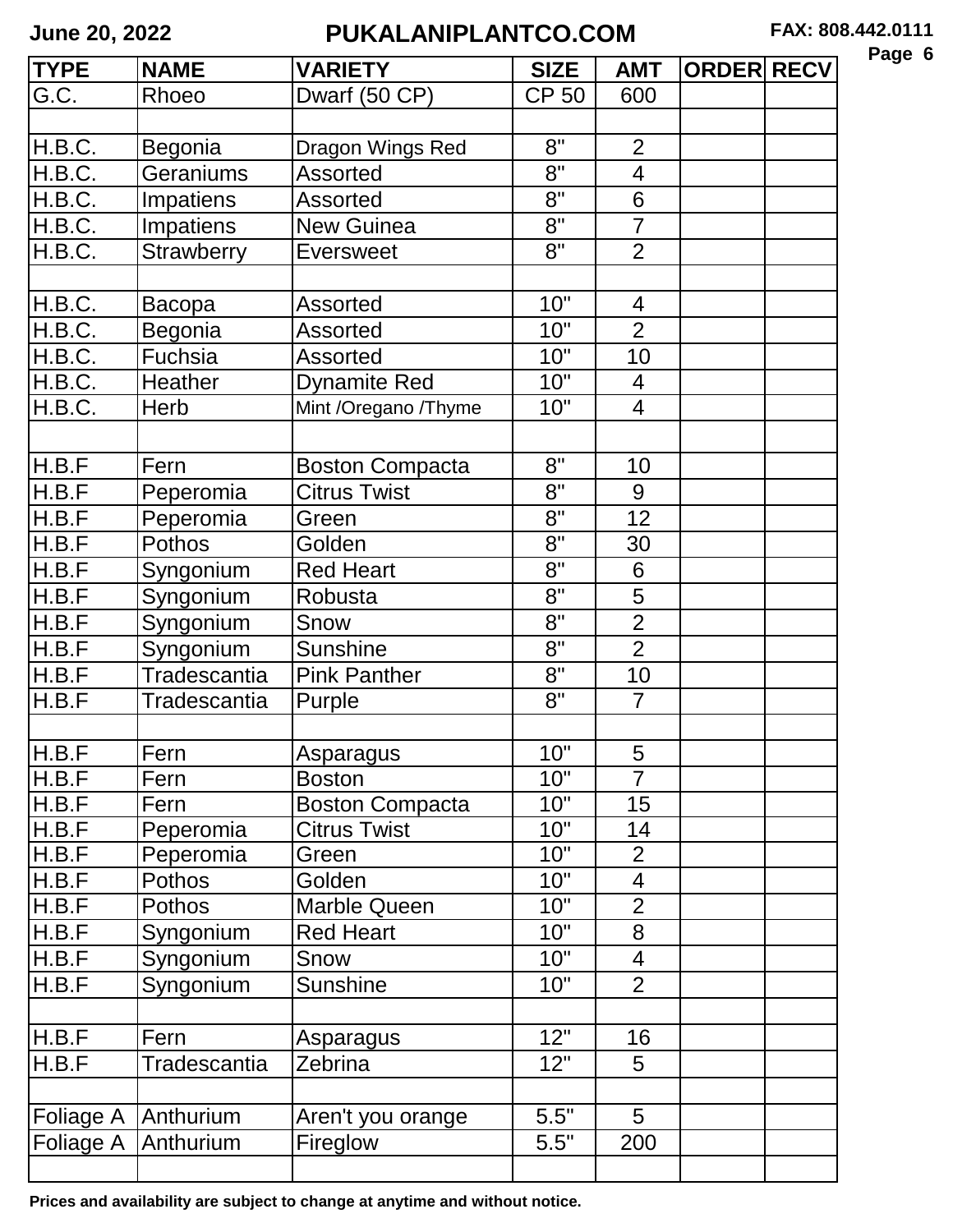| r<br>o s |  |
|----------|--|
|----------|--|

| <b>TYPE</b>      | <b>NAME</b>                            | <b>VARIETY</b>           | <b>SIZE</b>        | <b>AMT</b>     | <b>ORDER RECV</b> |  |
|------------------|----------------------------------------|--------------------------|--------------------|----------------|-------------------|--|
| Foliage          | Alocasia                               | <b>Black Velvet</b>      | 5.5"               | 60             |                   |  |
| Foliage          | Alocasia                               | <b>Dwarf Amazonica</b>   | 5.5"               | 9              |                   |  |
| Foliage          | Alocasia                               | Ebony                    | 5.5"               | 9              |                   |  |
| <b>Foliage</b>   | <b>Dieffenbachia</b>                   | Amy                      | 5.5"               | 60             |                   |  |
| Foliage          | Dieffenbachia                          | Marianne                 | 5.5"               | 120            |                   |  |
| Foliage          | <b>Dieffenbachia</b>                   | Panther                  | 5.5"               | 18             |                   |  |
| Foliage          | Fern                                   | <b>Boston</b>            | 5.5"               | 100            |                   |  |
| Foliage          | Fern                                   | <b>Boston Compacta</b>   | 5.5"               | 50             |                   |  |
| Foliage          | Fern                                   | Korean Rock              | $\overline{5.5}$ " | 80             |                   |  |
| Foliage          | Fern                                   | Kupukupu                 | 5.5"               | 100            |                   |  |
| Foliage          | Fern                                   | Lace                     | 5.5"               | 190            |                   |  |
| Foliage          | Fern                                   | <b>Rabbit Foot</b>       | 5.5"               | 100            |                   |  |
| Foliage          | Peperomia                              | <b>Citrus Twist</b>      | 5.5"               | 130            |                   |  |
| Foliage          | Peperomia                              | Ferreyrae Happy Bean     | 5.5"               | 18             |                   |  |
| Foliage          | Peperomia                              | Green                    | 5.5"               | 30             |                   |  |
| Foliage          | Peperomia                              | Variegated               | 5.5"               | 9              |                   |  |
| Foliage          | Syngonium                              | Robusta                  | 5.5"               | 18             |                   |  |
| Foliage          | Tradescantia                           | <b>Pink Panther</b>      | 5.5"               | 100            |                   |  |
| Foliage          | Tradescantia                           | Purple                   | 5.5"               | 9              |                   |  |
|                  |                                        |                          |                    |                |                   |  |
|                  | Foliage A   Anthurium*                 | Aren't You Orange        | 8"                 | 5              |                   |  |
| Foliage A        | Anthurium <sup>*</sup>                 | <b>Fire Glow</b>         | 8"                 | 35             |                   |  |
| Foliage A        | Anthurium <sup>*</sup>                 | <b>White Heart</b>       | 8"                 | 11             |                   |  |
|                  |                                        |                          |                    |                |                   |  |
| Foliage          | <b>Dieffenbachia</b>                   | Compacta                 | 8"                 | $\overline{2}$ |                   |  |
| Foliage          | Dieffenbachia                          | <b>Marianne</b>          | 8"                 | 34             |                   |  |
| Foliage          | Jade                                   |                          | 8"                 | 6              |                   |  |
|                  |                                        |                          |                    |                |                   |  |
| Foliage          | Calathea                               | Freddie                  | 10"                | 17             |                   |  |
| Foliage          | Calathea                               | Orbifolia                | 10"                | 14             |                   |  |
| Foliage          | Calathea                               | Rattlesnake              | 10"                | 6              |                   |  |
| Foliage          | <b>Dieffenbachia</b>                   | <b>Mariana</b>           | 10"                | 3              |                   |  |
| Foliage          | <b>Dieffenbachia</b>                   | Splash                   | 10"                | 9              |                   |  |
| Foliage          | Jade                                   |                          | 10"                | 10             |                   |  |
| Foliage          | Monstera                               | <b>Swiss Cheese Vine</b> | 10"                | 25             |                   |  |
| Foliage          | Philodendron                           | <b>Florida Beau</b>      | 10"                | 12             |                   |  |
|                  |                                        |                          |                    |                |                   |  |
| <b>Tropicals</b> | <b>Bromeliad, Vriesea</b>              | <b>Style</b>             | 1G                 | 16             |                   |  |
|                  |                                        |                          |                    |                |                   |  |
|                  | Foliage Int Dracena (84397 Massangeana |                          | 2G                 | 24             |                   |  |
|                  |                                        |                          |                    |                |                   |  |
|                  | Foliage Int Dracena (84391 Lisa C/B    |                          | 3G                 | $\overline{7}$ |                   |  |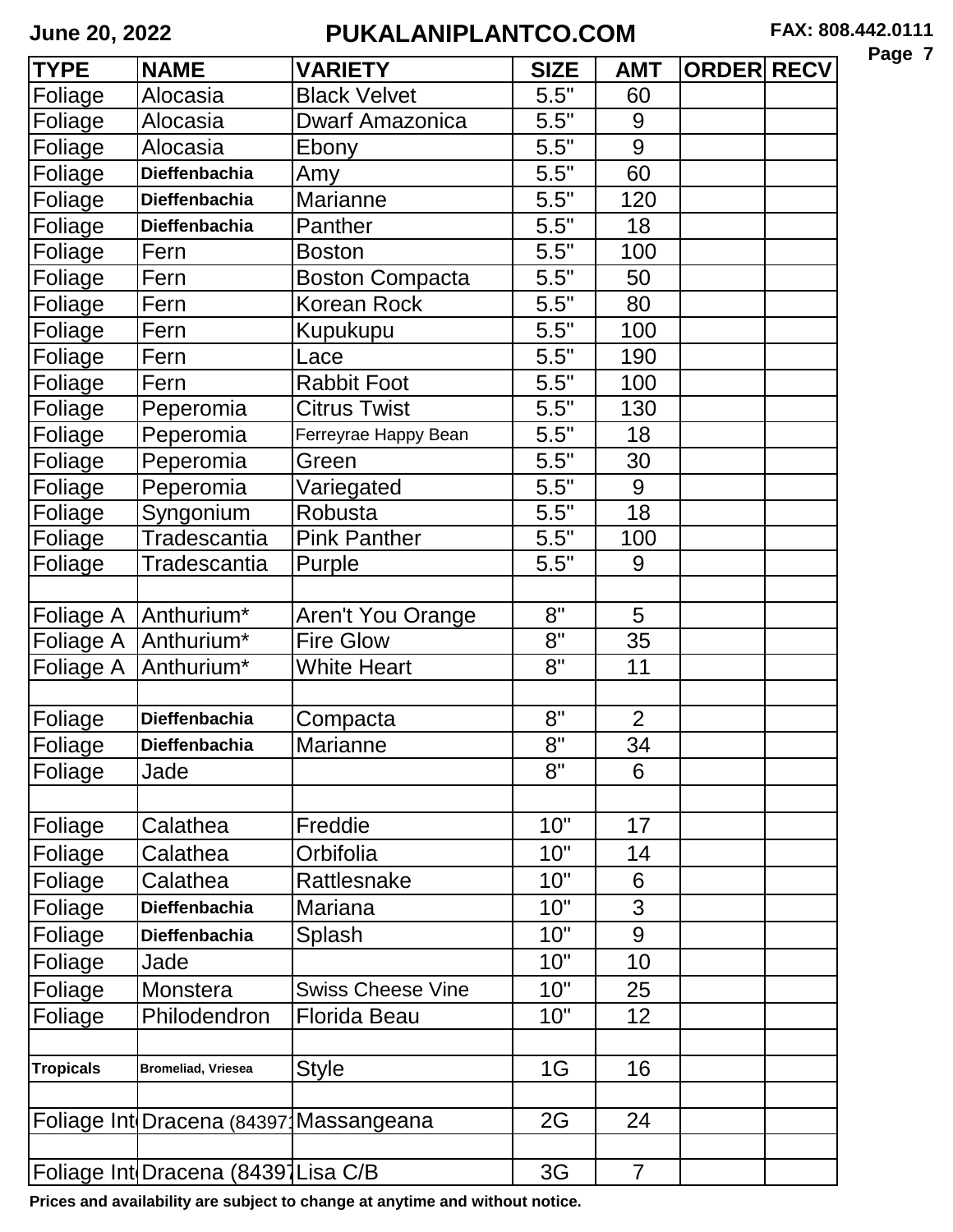|--|--|

| <b>TYPE</b> | <b>NAME</b>                      | <b>VARIETY</b>                                                                                                          | <b>SIZE</b> | <b>AMT</b>     | <b>ORDER RECV</b> |  |
|-------------|----------------------------------|-------------------------------------------------------------------------------------------------------------------------|-------------|----------------|-------------------|--|
|             |                                  |                                                                                                                         |             |                |                   |  |
|             | Foliage Int Palm (843976) Kentia |                                                                                                                         | 5G          | 36             |                   |  |
|             | Foliage Int Palm (843976)        | Rhapis                                                                                                                  | 5G          | $\overline{4}$ |                   |  |
|             |                                  |                                                                                                                         |             |                |                   |  |
| G.C.        | Agapanthus                       | Northern Star*                                                                                                          | 1G          | 200            |                   |  |
| G.C.        | Agapanthus                       | Peter Pan, Blue                                                                                                         | 1G          | 120            |                   |  |
| G.C.        | Creeping Fig                     |                                                                                                                         | 1G          | 60             |                   |  |
| G.C.        | Helichrysum                      | <b>White Licorice</b>                                                                                                   | 1G          | 50             |                   |  |
| G.C.        | <b>Ice Plant</b>                 | Purple                                                                                                                  | 1G          | 60             |                   |  |
| G.C.        | Ice Plant                        | Yellow                                                                                                                  | 1G          | 10             |                   |  |
| G.C.        | Joyweed                          | ittle Ruby                                                                                                              | 1G          | 40             |                   |  |
| G.C.        | Liriope                          | <b>Aztec</b>                                                                                                            | 1G          | 40             |                   |  |
| G.C.        | Liriope                          | <b>Big Blue</b>                                                                                                         | 1G          | 80             |                   |  |
| G.C.        | Liriope                          | Evergreen                                                                                                               | 1G          | 40             |                   |  |
| G.C.        | Liriope                          | Muscari Blu                                                                                                             | 1G          | 24             |                   |  |
| G.C.        | Liriope                          | <b>Silver Dragon</b>                                                                                                    | 1G          | 60             |                   |  |
| G.C.        | <b>Society Garlic</b>            | Variegated                                                                                                              | 1G          | 50             |                   |  |
| G.C.        | Tradescantia                     | <b>Purple Heart</b>                                                                                                     | 1G          | 30             |                   |  |
|             |                                  |                                                                                                                         |             |                |                   |  |
| Shrub       | Abelia                           | <b>Rose Creek</b>                                                                                                       | 1G          | 80             |                   |  |
| Shrub       | Allamanda                        | <b>Schottii</b>                                                                                                         | 1G          | 50             |                   |  |
| Shrub       | Azalea                           | <b>Fashion Pink</b>                                                                                                     | 1G          | 16             |                   |  |
| Shrub       | <b>Azalea</b>                    | Formosa Purple                                                                                                          | 1G          | 50             |                   |  |
| Shrub       | <b>Bougainvillea</b>             | <b>Barbara Karst</b>                                                                                                    | 1G          | 50             |                   |  |
| Shrub       | <b>Bougainvillea</b>             | Miss Manila                                                                                                             | 1G          | 24             |                   |  |
| Shrub       | <b>Bougainvillea</b>             | Purple, Common                                                                                                          | 1G          | 200            |                   |  |
| Shrub       | <b>Bougainvillea</b>             | <b>Temple Fire</b>                                                                                                      | 1G          | 200            |                   |  |
| Shrub       | Brunfelsia,                      | Yesterday, Today &                                                                                                      | 1G          | 50             |                   |  |
| Shrub       | Calliandra                       | <b>Pink</b>                                                                                                             | 1G          | 16             |                   |  |
| Shrub       | Carissa                          | Fancy                                                                                                                   | 1G          | 24             |                   |  |
| Shrub       | Carissa                          | <b>Green Carpet</b>                                                                                                     | 1G          | 200            |                   |  |
| Shrub       | Croton                           | <b>Gold Dust, Long Leaf</b>                                                                                             | 1G          | 190            |                   |  |
| Shrub       | Croton                           | Indian Blanket                                                                                                          | 1G          | 50             |                   |  |
| Shrub       | Croton                           | Mammy                                                                                                                   | 1G          | 100            |                   |  |
| Shrub       | Croton                           | Mango                                                                                                                   | 1G          | 200            |                   |  |
| Shrub       | Croton                           | <b>McKenzie</b>                                                                                                         | 1G          | 32             |                   |  |
| Shrub       | Croton                           | Narrow Leaf                                                                                                             | 1G          | 40             |                   |  |
| Shrub       | Croton                           | Norma                                                                                                                   | 1G          | 32             |                   |  |
| Shrub       | Croton                           | Petra                                                                                                                   | 1G          | 80             |                   |  |
| Shrub       | Croton                           | Spot Light                                                                                                              | 1G          | 40             |                   |  |
| Shrub       | Croton                           | Thai String                                                                                                             | 1G          | 100            |                   |  |
| Shrub       | Croton                           | Thai String, Yellow                                                                                                     | 1G          | 60             |                   |  |
|             |                                  | Shrub   Duranta   Sapphire Showers   1G<br>Prices and availability are subject to change at anytime and without notice. |             | 30             |                   |  |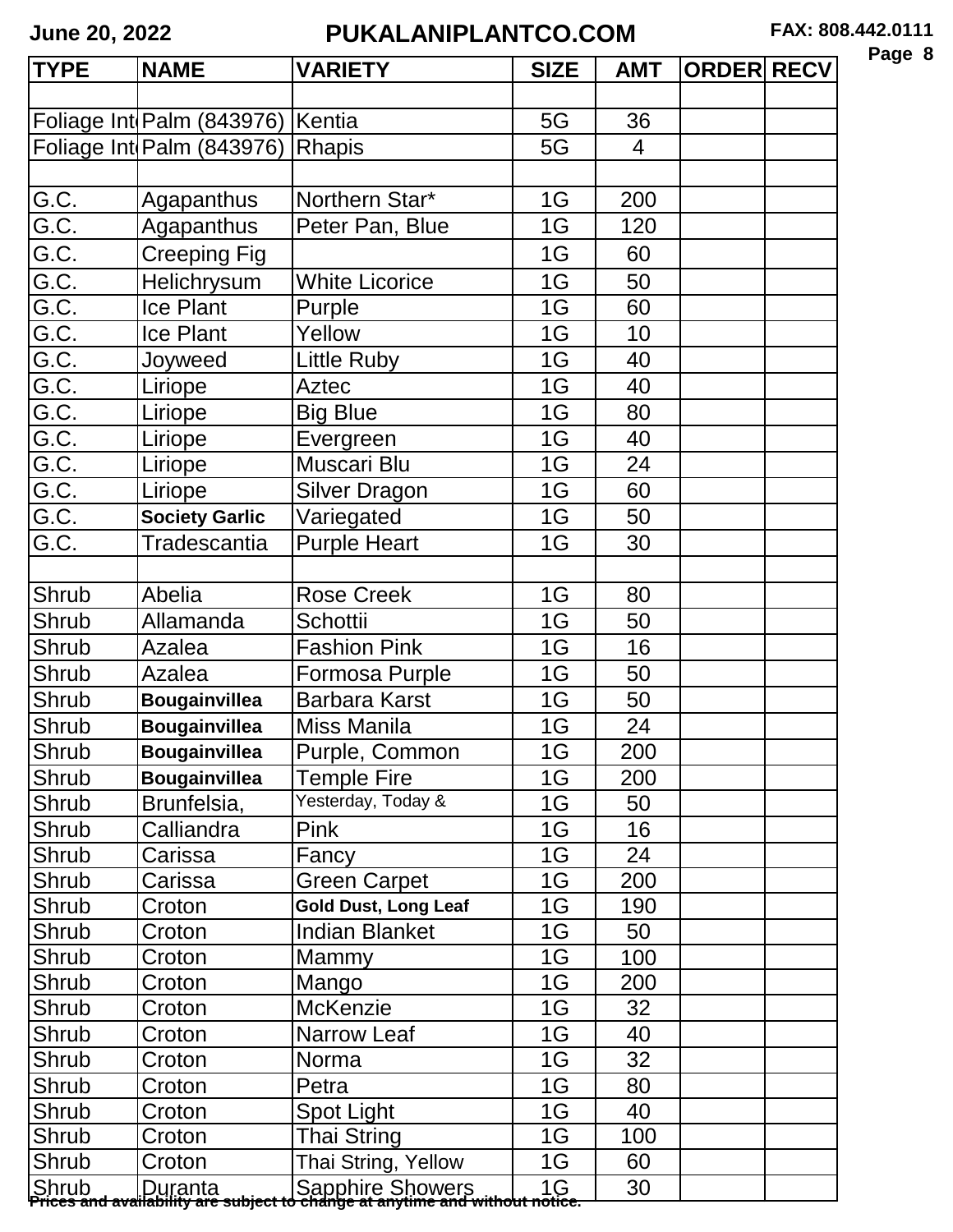| -<br>Ю<br>Ω<br>л<br>а |  |
|-----------------------|--|
|-----------------------|--|

| El Dorado<br>Golden<br>1G<br>Shrub<br>200<br>Eranthemum<br>1G<br>160<br>Shrub<br>Purple<br>Shrub<br>1G<br>Red<br>40<br>Euphorbia Cotinifolia<br>Gardenia<br>1G<br>90<br>Shrub<br><b>First Love</b><br>1G<br>Shrub<br>Gardenia<br>Tiare, Dwarf<br>60<br>Vietchii<br>Gardenia<br>1G<br>40<br>Shrub<br>1G<br>16<br>Shrub<br>Hau<br>Green<br>1G<br>Shrub<br>Variegated<br>100<br>Hau<br><b>Hibiscus</b><br><b>Brilliant Red</b><br>1G<br>Shrub<br>160<br>1G<br>Shrub<br><b>Hibiscus</b><br>California Gold<br>24<br>Shrub<br><b>Hibiscus</b><br>1G<br>100<br>Chinese Red<br>1G<br>20<br>Shrub<br><b>Hibiscus</b><br>Double Orange<br>1G<br>Shrub<br><b>Hibiscus</b><br>Kaiser<br>40<br><b>Hibiscus</b><br>15<br>Shrub<br><b>Red/Yellow</b><br>1G<br>1G<br>Shrub<br><b>Hibiscus</b><br>40<br>Seminole<br>Shrub<br>1G<br><b>Arnottianus</b><br>40<br>Hibiscus, Native<br>Shrub<br><b>Iris</b><br>1G<br>100<br><b>Butterfly (Yellow)</b><br>1G<br>Shrub<br>8<br>King<br>Ixora<br>100<br>Shrub<br>Jasmine<br><b>Night Blooming</b><br>1G<br>1G<br>300<br>Shrub<br>Mock Orange<br>Shrub<br>1G<br>Naupaka<br>180<br><b>Beach</b><br>1G<br>Shrub<br>Oleander<br>Mrs. Roeding<br>16<br><b>Dwarf</b><br>1G<br>80<br>Shrub<br>Pittosporum<br>1G<br>Shrub<br>Plumbago<br>300<br>Dark Blue<br>White<br>1G<br>Shrub<br>Plumbago<br>60<br><b>Rhaphiolepis</b><br>Shrub<br><b>Enchantress White</b><br>1G<br>80<br>Shrub<br>30<br>Ruellia<br><b>Purple Showers</b><br>1G<br><b>Russelia</b><br><b>Firecracker Red</b><br>Shrub<br>1G<br>100<br>1G<br>Shrub<br>24<br>Salvia<br>Mexican Sage<br><b>Snow Bush</b><br>Shrub<br>1G<br>40<br><b>Spider Lily</b><br>Menehune<br>1G<br>24<br><b>Tropicals</b><br>1G<br>Ti<br>100<br>Caruba Black<br><b>Tropicals</b><br>Ti<br>1G<br>180<br><b>Tropicals</b><br>Green<br>Τi<br><b>Pink Diamond</b><br>1G<br>90<br><b>Tropicals</b><br><b>Vines</b><br>Allamanda<br>Yellow<br>1G<br>50<br>1G<br>16<br>Hua Pala<br>Vines<br><b>Orange Trumpet</b><br>1G<br>16<br>Pandorea<br>Vines<br>Variegated | <b>TYPE</b> | <b>NAME</b> | <b>VARIETY</b> | <b>SIZE</b> | <b>AMT</b> | <b>ORDER RECV</b> |  |
|--------------------------------------------------------------------------------------------------------------------------------------------------------------------------------------------------------------------------------------------------------------------------------------------------------------------------------------------------------------------------------------------------------------------------------------------------------------------------------------------------------------------------------------------------------------------------------------------------------------------------------------------------------------------------------------------------------------------------------------------------------------------------------------------------------------------------------------------------------------------------------------------------------------------------------------------------------------------------------------------------------------------------------------------------------------------------------------------------------------------------------------------------------------------------------------------------------------------------------------------------------------------------------------------------------------------------------------------------------------------------------------------------------------------------------------------------------------------------------------------------------------------------------------------------------------------------------------------------------------------------------------------------------------------------------------------------------------------------------------------------------------------------------------------------------------------------------------------------------------------------------------------------------------------------------------------------------------------------------------------------------------------|-------------|-------------|----------------|-------------|------------|-------------------|--|
|                                                                                                                                                                                                                                                                                                                                                                                                                                                                                                                                                                                                                                                                                                                                                                                                                                                                                                                                                                                                                                                                                                                                                                                                                                                                                                                                                                                                                                                                                                                                                                                                                                                                                                                                                                                                                                                                                                                                                                                                                    |             |             |                |             |            |                   |  |
|                                                                                                                                                                                                                                                                                                                                                                                                                                                                                                                                                                                                                                                                                                                                                                                                                                                                                                                                                                                                                                                                                                                                                                                                                                                                                                                                                                                                                                                                                                                                                                                                                                                                                                                                                                                                                                                                                                                                                                                                                    |             |             |                |             |            |                   |  |
|                                                                                                                                                                                                                                                                                                                                                                                                                                                                                                                                                                                                                                                                                                                                                                                                                                                                                                                                                                                                                                                                                                                                                                                                                                                                                                                                                                                                                                                                                                                                                                                                                                                                                                                                                                                                                                                                                                                                                                                                                    |             |             |                |             |            |                   |  |
|                                                                                                                                                                                                                                                                                                                                                                                                                                                                                                                                                                                                                                                                                                                                                                                                                                                                                                                                                                                                                                                                                                                                                                                                                                                                                                                                                                                                                                                                                                                                                                                                                                                                                                                                                                                                                                                                                                                                                                                                                    |             |             |                |             |            |                   |  |
|                                                                                                                                                                                                                                                                                                                                                                                                                                                                                                                                                                                                                                                                                                                                                                                                                                                                                                                                                                                                                                                                                                                                                                                                                                                                                                                                                                                                                                                                                                                                                                                                                                                                                                                                                                                                                                                                                                                                                                                                                    |             |             |                |             |            |                   |  |
|                                                                                                                                                                                                                                                                                                                                                                                                                                                                                                                                                                                                                                                                                                                                                                                                                                                                                                                                                                                                                                                                                                                                                                                                                                                                                                                                                                                                                                                                                                                                                                                                                                                                                                                                                                                                                                                                                                                                                                                                                    |             |             |                |             |            |                   |  |
|                                                                                                                                                                                                                                                                                                                                                                                                                                                                                                                                                                                                                                                                                                                                                                                                                                                                                                                                                                                                                                                                                                                                                                                                                                                                                                                                                                                                                                                                                                                                                                                                                                                                                                                                                                                                                                                                                                                                                                                                                    |             |             |                |             |            |                   |  |
|                                                                                                                                                                                                                                                                                                                                                                                                                                                                                                                                                                                                                                                                                                                                                                                                                                                                                                                                                                                                                                                                                                                                                                                                                                                                                                                                                                                                                                                                                                                                                                                                                                                                                                                                                                                                                                                                                                                                                                                                                    |             |             |                |             |            |                   |  |
|                                                                                                                                                                                                                                                                                                                                                                                                                                                                                                                                                                                                                                                                                                                                                                                                                                                                                                                                                                                                                                                                                                                                                                                                                                                                                                                                                                                                                                                                                                                                                                                                                                                                                                                                                                                                                                                                                                                                                                                                                    |             |             |                |             |            |                   |  |
|                                                                                                                                                                                                                                                                                                                                                                                                                                                                                                                                                                                                                                                                                                                                                                                                                                                                                                                                                                                                                                                                                                                                                                                                                                                                                                                                                                                                                                                                                                                                                                                                                                                                                                                                                                                                                                                                                                                                                                                                                    |             |             |                |             |            |                   |  |
|                                                                                                                                                                                                                                                                                                                                                                                                                                                                                                                                                                                                                                                                                                                                                                                                                                                                                                                                                                                                                                                                                                                                                                                                                                                                                                                                                                                                                                                                                                                                                                                                                                                                                                                                                                                                                                                                                                                                                                                                                    |             |             |                |             |            |                   |  |
|                                                                                                                                                                                                                                                                                                                                                                                                                                                                                                                                                                                                                                                                                                                                                                                                                                                                                                                                                                                                                                                                                                                                                                                                                                                                                                                                                                                                                                                                                                                                                                                                                                                                                                                                                                                                                                                                                                                                                                                                                    |             |             |                |             |            |                   |  |
|                                                                                                                                                                                                                                                                                                                                                                                                                                                                                                                                                                                                                                                                                                                                                                                                                                                                                                                                                                                                                                                                                                                                                                                                                                                                                                                                                                                                                                                                                                                                                                                                                                                                                                                                                                                                                                                                                                                                                                                                                    |             |             |                |             |            |                   |  |
|                                                                                                                                                                                                                                                                                                                                                                                                                                                                                                                                                                                                                                                                                                                                                                                                                                                                                                                                                                                                                                                                                                                                                                                                                                                                                                                                                                                                                                                                                                                                                                                                                                                                                                                                                                                                                                                                                                                                                                                                                    |             |             |                |             |            |                   |  |
|                                                                                                                                                                                                                                                                                                                                                                                                                                                                                                                                                                                                                                                                                                                                                                                                                                                                                                                                                                                                                                                                                                                                                                                                                                                                                                                                                                                                                                                                                                                                                                                                                                                                                                                                                                                                                                                                                                                                                                                                                    |             |             |                |             |            |                   |  |
|                                                                                                                                                                                                                                                                                                                                                                                                                                                                                                                                                                                                                                                                                                                                                                                                                                                                                                                                                                                                                                                                                                                                                                                                                                                                                                                                                                                                                                                                                                                                                                                                                                                                                                                                                                                                                                                                                                                                                                                                                    |             |             |                |             |            |                   |  |
|                                                                                                                                                                                                                                                                                                                                                                                                                                                                                                                                                                                                                                                                                                                                                                                                                                                                                                                                                                                                                                                                                                                                                                                                                                                                                                                                                                                                                                                                                                                                                                                                                                                                                                                                                                                                                                                                                                                                                                                                                    |             |             |                |             |            |                   |  |
|                                                                                                                                                                                                                                                                                                                                                                                                                                                                                                                                                                                                                                                                                                                                                                                                                                                                                                                                                                                                                                                                                                                                                                                                                                                                                                                                                                                                                                                                                                                                                                                                                                                                                                                                                                                                                                                                                                                                                                                                                    |             |             |                |             |            |                   |  |
|                                                                                                                                                                                                                                                                                                                                                                                                                                                                                                                                                                                                                                                                                                                                                                                                                                                                                                                                                                                                                                                                                                                                                                                                                                                                                                                                                                                                                                                                                                                                                                                                                                                                                                                                                                                                                                                                                                                                                                                                                    |             |             |                |             |            |                   |  |
|                                                                                                                                                                                                                                                                                                                                                                                                                                                                                                                                                                                                                                                                                                                                                                                                                                                                                                                                                                                                                                                                                                                                                                                                                                                                                                                                                                                                                                                                                                                                                                                                                                                                                                                                                                                                                                                                                                                                                                                                                    |             |             |                |             |            |                   |  |
|                                                                                                                                                                                                                                                                                                                                                                                                                                                                                                                                                                                                                                                                                                                                                                                                                                                                                                                                                                                                                                                                                                                                                                                                                                                                                                                                                                                                                                                                                                                                                                                                                                                                                                                                                                                                                                                                                                                                                                                                                    |             |             |                |             |            |                   |  |
|                                                                                                                                                                                                                                                                                                                                                                                                                                                                                                                                                                                                                                                                                                                                                                                                                                                                                                                                                                                                                                                                                                                                                                                                                                                                                                                                                                                                                                                                                                                                                                                                                                                                                                                                                                                                                                                                                                                                                                                                                    |             |             |                |             |            |                   |  |
|                                                                                                                                                                                                                                                                                                                                                                                                                                                                                                                                                                                                                                                                                                                                                                                                                                                                                                                                                                                                                                                                                                                                                                                                                                                                                                                                                                                                                                                                                                                                                                                                                                                                                                                                                                                                                                                                                                                                                                                                                    |             |             |                |             |            |                   |  |
|                                                                                                                                                                                                                                                                                                                                                                                                                                                                                                                                                                                                                                                                                                                                                                                                                                                                                                                                                                                                                                                                                                                                                                                                                                                                                                                                                                                                                                                                                                                                                                                                                                                                                                                                                                                                                                                                                                                                                                                                                    |             |             |                |             |            |                   |  |
|                                                                                                                                                                                                                                                                                                                                                                                                                                                                                                                                                                                                                                                                                                                                                                                                                                                                                                                                                                                                                                                                                                                                                                                                                                                                                                                                                                                                                                                                                                                                                                                                                                                                                                                                                                                                                                                                                                                                                                                                                    |             |             |                |             |            |                   |  |
|                                                                                                                                                                                                                                                                                                                                                                                                                                                                                                                                                                                                                                                                                                                                                                                                                                                                                                                                                                                                                                                                                                                                                                                                                                                                                                                                                                                                                                                                                                                                                                                                                                                                                                                                                                                                                                                                                                                                                                                                                    |             |             |                |             |            |                   |  |
|                                                                                                                                                                                                                                                                                                                                                                                                                                                                                                                                                                                                                                                                                                                                                                                                                                                                                                                                                                                                                                                                                                                                                                                                                                                                                                                                                                                                                                                                                                                                                                                                                                                                                                                                                                                                                                                                                                                                                                                                                    |             |             |                |             |            |                   |  |
|                                                                                                                                                                                                                                                                                                                                                                                                                                                                                                                                                                                                                                                                                                                                                                                                                                                                                                                                                                                                                                                                                                                                                                                                                                                                                                                                                                                                                                                                                                                                                                                                                                                                                                                                                                                                                                                                                                                                                                                                                    |             |             |                |             |            |                   |  |
|                                                                                                                                                                                                                                                                                                                                                                                                                                                                                                                                                                                                                                                                                                                                                                                                                                                                                                                                                                                                                                                                                                                                                                                                                                                                                                                                                                                                                                                                                                                                                                                                                                                                                                                                                                                                                                                                                                                                                                                                                    |             |             |                |             |            |                   |  |
|                                                                                                                                                                                                                                                                                                                                                                                                                                                                                                                                                                                                                                                                                                                                                                                                                                                                                                                                                                                                                                                                                                                                                                                                                                                                                                                                                                                                                                                                                                                                                                                                                                                                                                                                                                                                                                                                                                                                                                                                                    |             |             |                |             |            |                   |  |
|                                                                                                                                                                                                                                                                                                                                                                                                                                                                                                                                                                                                                                                                                                                                                                                                                                                                                                                                                                                                                                                                                                                                                                                                                                                                                                                                                                                                                                                                                                                                                                                                                                                                                                                                                                                                                                                                                                                                                                                                                    |             |             |                |             |            |                   |  |
|                                                                                                                                                                                                                                                                                                                                                                                                                                                                                                                                                                                                                                                                                                                                                                                                                                                                                                                                                                                                                                                                                                                                                                                                                                                                                                                                                                                                                                                                                                                                                                                                                                                                                                                                                                                                                                                                                                                                                                                                                    |             |             |                |             |            |                   |  |
|                                                                                                                                                                                                                                                                                                                                                                                                                                                                                                                                                                                                                                                                                                                                                                                                                                                                                                                                                                                                                                                                                                                                                                                                                                                                                                                                                                                                                                                                                                                                                                                                                                                                                                                                                                                                                                                                                                                                                                                                                    |             |             |                |             |            |                   |  |
|                                                                                                                                                                                                                                                                                                                                                                                                                                                                                                                                                                                                                                                                                                                                                                                                                                                                                                                                                                                                                                                                                                                                                                                                                                                                                                                                                                                                                                                                                                                                                                                                                                                                                                                                                                                                                                                                                                                                                                                                                    |             |             |                |             |            |                   |  |
|                                                                                                                                                                                                                                                                                                                                                                                                                                                                                                                                                                                                                                                                                                                                                                                                                                                                                                                                                                                                                                                                                                                                                                                                                                                                                                                                                                                                                                                                                                                                                                                                                                                                                                                                                                                                                                                                                                                                                                                                                    |             |             |                |             |            |                   |  |
|                                                                                                                                                                                                                                                                                                                                                                                                                                                                                                                                                                                                                                                                                                                                                                                                                                                                                                                                                                                                                                                                                                                                                                                                                                                                                                                                                                                                                                                                                                                                                                                                                                                                                                                                                                                                                                                                                                                                                                                                                    |             |             |                |             |            |                   |  |
|                                                                                                                                                                                                                                                                                                                                                                                                                                                                                                                                                                                                                                                                                                                                                                                                                                                                                                                                                                                                                                                                                                                                                                                                                                                                                                                                                                                                                                                                                                                                                                                                                                                                                                                                                                                                                                                                                                                                                                                                                    |             |             |                |             |            |                   |  |
|                                                                                                                                                                                                                                                                                                                                                                                                                                                                                                                                                                                                                                                                                                                                                                                                                                                                                                                                                                                                                                                                                                                                                                                                                                                                                                                                                                                                                                                                                                                                                                                                                                                                                                                                                                                                                                                                                                                                                                                                                    |             |             |                |             |            |                   |  |
|                                                                                                                                                                                                                                                                                                                                                                                                                                                                                                                                                                                                                                                                                                                                                                                                                                                                                                                                                                                                                                                                                                                                                                                                                                                                                                                                                                                                                                                                                                                                                                                                                                                                                                                                                                                                                                                                                                                                                                                                                    |             |             |                |             |            |                   |  |
| Floribunda<br>1G<br>50<br><b>Stephanotis</b><br>Vines                                                                                                                                                                                                                                                                                                                                                                                                                                                                                                                                                                                                                                                                                                                                                                                                                                                                                                                                                                                                                                                                                                                                                                                                                                                                                                                                                                                                                                                                                                                                                                                                                                                                                                                                                                                                                                                                                                                                                              |             |             |                |             |            |                   |  |
|                                                                                                                                                                                                                                                                                                                                                                                                                                                                                                                                                                                                                                                                                                                                                                                                                                                                                                                                                                                                                                                                                                                                                                                                                                                                                                                                                                                                                                                                                                                                                                                                                                                                                                                                                                                                                                                                                                                                                                                                                    |             |             |                |             |            |                   |  |
| Shrub<br>Acalypha<br>3G<br>Fire Dragon<br>4                                                                                                                                                                                                                                                                                                                                                                                                                                                                                                                                                                                                                                                                                                                                                                                                                                                                                                                                                                                                                                                                                                                                                                                                                                                                                                                                                                                                                                                                                                                                                                                                                                                                                                                                                                                                                                                                                                                                                                        |             |             |                |             |            |                   |  |
| Shrub   Allamanda   Compacta<br>Prices and availability are subject to change at anytime and without notice.<br>10                                                                                                                                                                                                                                                                                                                                                                                                                                                                                                                                                                                                                                                                                                                                                                                                                                                                                                                                                                                                                                                                                                                                                                                                                                                                                                                                                                                                                                                                                                                                                                                                                                                                                                                                                                                                                                                                                                 |             |             |                |             |            |                   |  |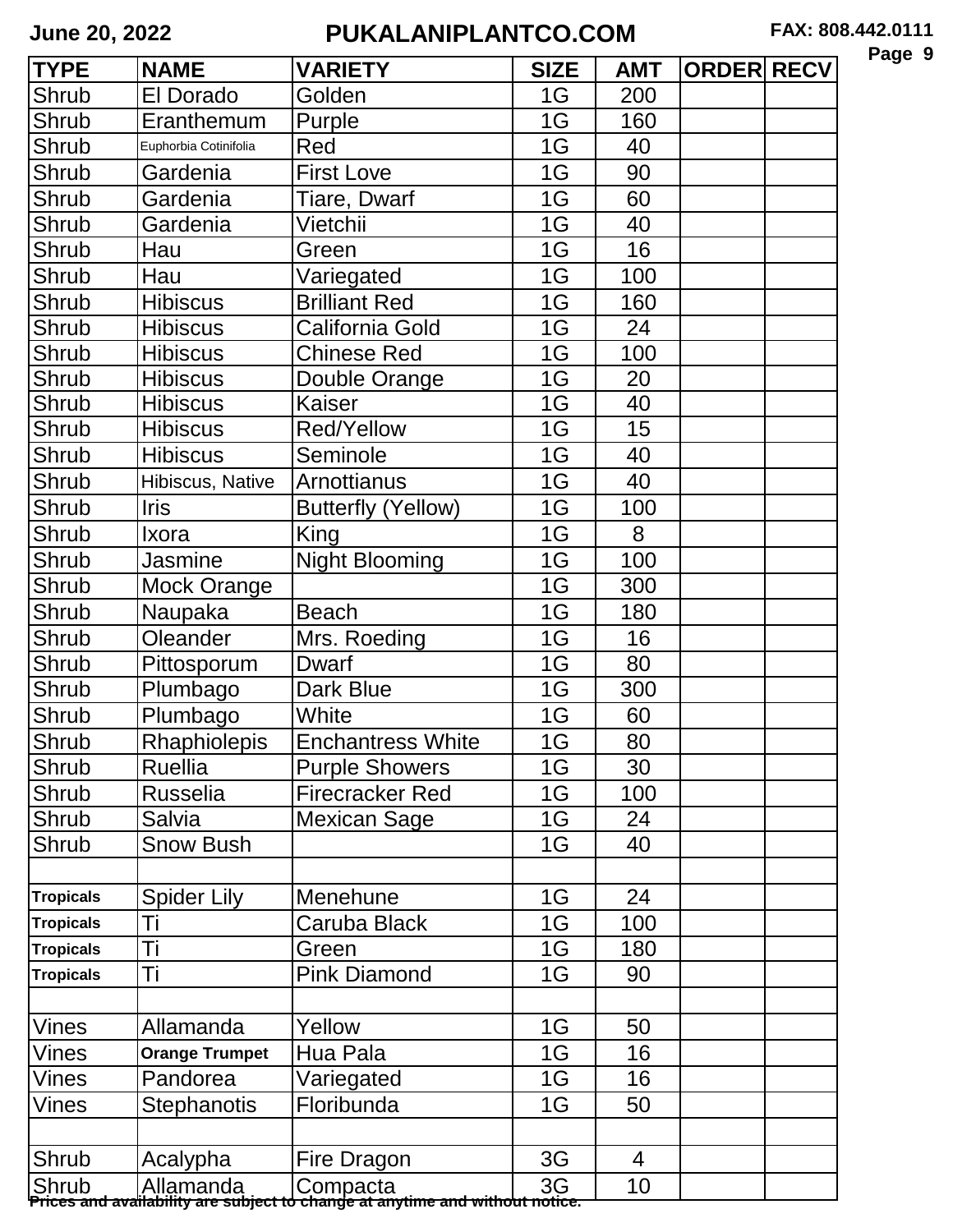| <b>TYPE</b> | <b>NAME</b>           | <b>VARIETY</b>                 | <b>SIZE</b> | <b>AMT</b>     | <b>ORDER RECV</b> |  |
|-------------|-----------------------|--------------------------------|-------------|----------------|-------------------|--|
| Shrub       | Allamanda             | <b>Gold Butterfly</b>          | 3G          | 12             |                   |  |
| Shrub       | <b>Bougainvillea</b>  | <b>Barbara Karst</b>           | 3G          | 10             |                   |  |
| Shrub       | <b>Bougainvillea</b>  | Gold                           | 3G          | 13             |                   |  |
| Shrub       | <b>Bougainvillea</b>  | Purple, Common                 | 3G          | 19             |                   |  |
| Shrub       | <b>Bougainvillea</b>  | Raspberry Ice                  | 3G          | $\overline{2}$ |                   |  |
| Shrub       | <b>Bougainvillea</b>  | <b>Temple Fire</b>             | 3G          | 20             |                   |  |
| Shrub       | <b>Boxwood</b>        | Japanese                       | 3G          | 24             |                   |  |
| Shrub       | <b>Brunfelsia</b>     | Yesterday, Today & Tomorrow    | 3G          | 20             |                   |  |
| Shrub       | Carissa               | Fancy                          | 3G          | 45             |                   |  |
| Shrub       | Croton                | Bermuda Red                    | 3G          | 18             |                   |  |
| Shrub       | Croton                | <b>Duck Foot</b>               | 3G          | 5              |                   |  |
| Shrub       | Croton                | <b>Gold Dust</b>               | 3G          | $\overline{3}$ |                   |  |
| Shrub       | Croton                | Mammy                          | 3G          | $\overline{2}$ |                   |  |
| Shrub       | Croton                | Mango                          | 3G          | 10             |                   |  |
| Shrub       | Croton                | Mckenzie                       | 3G          | 5              |                   |  |
| Shrub       | Croton                | Norma                          | 3G          | 20             |                   |  |
| Shrub       | Croton                | Petra                          | 3G          | 30             |                   |  |
| Shrub       | Croton                | <b>Spot Light</b>              | 3G          | 5              |                   |  |
| Shrub       | Croton                | <b>Super California</b>        | 3G          | 3              |                   |  |
| Shrub       | <b>Crown Flower</b>   | White                          | 3G          | 90             |                   |  |
| Shrub       | Duranta               | Golden                         | 3G          | $\overline{2}$ |                   |  |
| Shrub       | Duranta               | <b>Sapphire Showers</b>        | 3G          | 14             |                   |  |
| Shrub       | El Dorado             | Golden                         | 3G          | 13             |                   |  |
| Shrub       | Eranthemum            | Purple                         | 3G          | 45             |                   |  |
| Shrub       | Euphorbia Cotinifolia | <b>Burgundy</b>                | 3G          | 13             |                   |  |
| Shrub       | Galphimia             |                                | 3G          | $\overline{2}$ |                   |  |
| Shrub       | Gardenia              | Amy Yoshioka                   | 3G          | 18             |                   |  |
| Shrub       | Gardenia              | <b>First Love</b>              | 3G          | 25             |                   |  |
| Shrub       | Gardenia              | Tiare, Dwarf                   | 3G          | 40             |                   |  |
| Shrub       | Hau                   | Green                          | 3G          | 30             |                   |  |
| Shrub       | Hau                   | Tricolor                       | 3G          | 40             |                   |  |
| Shrub       | <b>Hibiscus</b>       | <b>Bienvenue</b>               | 3G          | 1              |                   |  |
| Shrub       | <b>Hibiscus</b>       | <b>Brilliant Red</b>           | 3G          | 45             |                   |  |
| Shrub       | <b>Hibiscus</b>       | Cajun Sunset                   | 3G          | 10             |                   |  |
| Shrub       | <b>Hibiscus</b>       | California Gold                | 3G          | 35             |                   |  |
| Shrub       | <b>Hibiscus</b>       | <b>Chinese Red</b>             | 3G          | 6              |                   |  |
| Shrub       | <b>Hibiscus</b>       | <b>City Slicker</b>            | 3G          | 12             |                   |  |
| Shrub       | <b>Hibiscus</b>       | Crown of Bohemia-Double Yellow | 3G          | $\overline{3}$ |                   |  |
| Shrub       | <b>Hibiscus</b>       | Double Orange                  | 3G          | 25             |                   |  |
| Shrub       | <b>Hibiscus</b>       | Kaiser                         | 3G          | 10             |                   |  |
| Shrub       | <b>Hibiscus</b>       | Kalakaua                       | 3G          | 10             |                   |  |
| Shrub       | <b>Hibiscus</b>       | <b>Moon Dance</b>              | 3G          | 5              |                   |  |
| Shrub       | <b>Hibiscus</b>       | <b>Myers Yellow</b>            | 3G          | 12             |                   |  |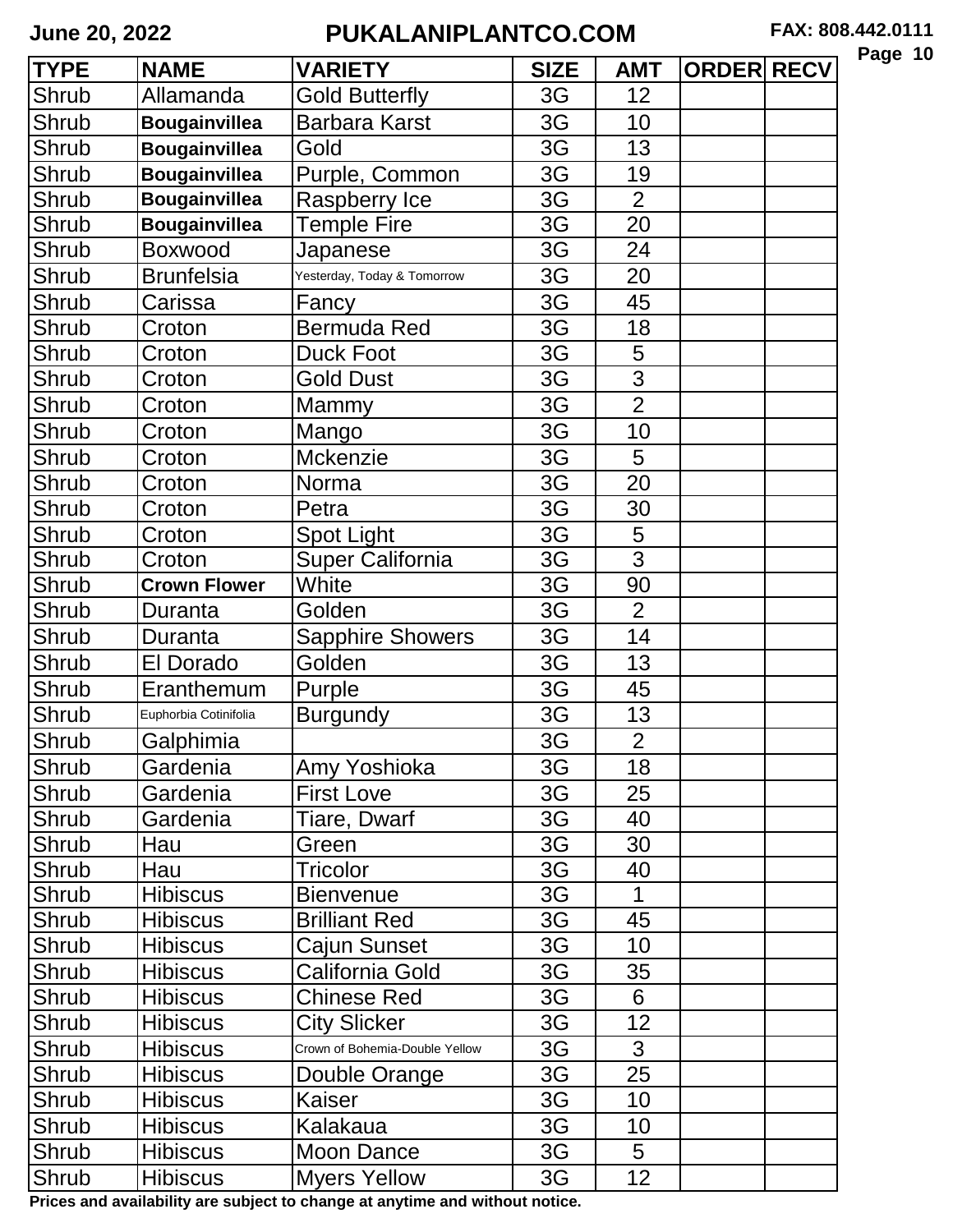| Page |  | 1 |
|------|--|---|
|------|--|---|

| <b>TYPE</b>      | <b>NAME</b>             | <b>VARIETY</b>                  | <b>SIZE</b> | <b>AMT</b>     | <b>ORDER RECV</b> |  |
|------------------|-------------------------|---------------------------------|-------------|----------------|-------------------|--|
| Shrub            | <b>Hibiscus</b>         | <b>Red-Yellow</b>               | 3G          |                |                   |  |
| Shrub            | <b>Hibiscus</b>         | <b>Rum Rascal</b>               | 3G          | 1              |                   |  |
| Shrub            | <b>Hibiscus</b>         | Seminole                        | 3G          | 25             |                   |  |
| <b>Shrub</b>     | <b>Hibiscus</b>         | Yuletide                        | 3G          | 3              |                   |  |
| Shrub            | <b>Hibiscus, Native</b> | <b>Arnottianus</b>              | 3G          | 100            |                   |  |
| Shrub            | Ixora                   | Carmen                          | 3G          | 12             |                   |  |
| Shrub            | Ixora                   | Maui Red                        | 3G          | 5              |                   |  |
| Shrub            | Ixora                   | <b>Maui Yellow</b>              | 3G          | 25             |                   |  |
| Shrub            | Ixora                   | Nora Grant                      | 3G          | $\overline{7}$ |                   |  |
| Shrub            | Ixora                   | Thai Yellow                     | 3G          | 10             |                   |  |
| Shrub            | <b>Mock Orange</b>      |                                 | 3G          | 50             |                   |  |
| <b>Shrub</b>     | Naupaka                 |                                 | 3G          | 50             |                   |  |
| Shrub            | Oleander                | <b>Dwarf Pink</b>               | 3G          | 50             |                   |  |
| Shrub            | Pseuderanthemum         | <b>Shooting Star Variegated</b> | 3G          | 18             |                   |  |
| Shrub            | Rhaphiolepis            | White                           | 3G          | 19             |                   |  |
| Shrub            | Ruellia, Purple         |                                 | 3G          | 22             |                   |  |
| Shrub            | Salvia                  | White                           | 3G          | 3              |                   |  |
| Shrub            | <b>Snake Plant</b>      |                                 | 3G          | 5              |                   |  |
| Shrub            | <b>Snow Bush</b>        |                                 | 3G          | 16             |                   |  |
|                  |                         |                                 |             |                |                   |  |
| <b>Tropicals</b> | Colocasia               | Aloha                           | 3G          | 22             |                   |  |
| <b>Tropicals</b> | Colocasia               | Maui Gold                       | 3G          | $\overline{7}$ |                   |  |
| <b>Tropicals</b> | Colocasia               | <b>Maui Sunrise</b>             | 3G          | 19             |                   |  |
| <b>Tropicals</b> | Colocasia               | <b>White Lava</b>               | 3G          | 22             |                   |  |
| <b>Tropicals</b> | <b>Dianella</b>         | Variegated                      | 3G          | 45             |                   |  |
| <b>Tropicals</b> | Ginger                  | Red                             | 3G          | 20             |                   |  |
| <b>Tropicals</b> | Ginger                  | <b>Variegated Shell</b>         | 3G          | 20             |                   |  |
| <b>Tropicals</b> | <b>Spider Lily</b>      | White Beach Hymenocallis        | 3G          | 20             |                   |  |
| <b>Tropicals</b> | Ti                      | Caruba Black                    | 3G          | 40             |                   |  |
| <b>Tropicals</b> | Τi                      | <b>Red Florida</b>              | 3G          | 150            |                   |  |
|                  |                         |                                 |             |                |                   |  |
| <b>Vines</b>     | Allamanda               | Purple                          | 3G          | 15             |                   |  |
| Vines            | Pandorea                | Variegated                      | 3G          | 6              |                   |  |
|                  |                         |                                 |             |                |                   |  |
| Palm             | Palm                    | Fiji Fan                        | 5G          | $\overline{7}$ |                   |  |
| Palm             | Palm                    | Foxtail                         | 5G          | 8              |                   |  |
| Palm             | Palm                    | Manila                          | 5G          | 19             |                   |  |
| Palm             | Palm                    | <b>Teddy Bear</b>               | 5G          | $\overline{2}$ |                   |  |
|                  |                         |                                 |             |                |                   |  |
| Shrub            | <b>Bestil</b>           |                                 | 5G          | 25             |                   |  |
| Shrub            | <b>Bougainvillea</b>    | Common Purple                   | 5G          | 10             |                   |  |
| Shrub            | <b>Bougainvillea</b>    | James Walker                    | 5G          | 5              |                   |  |
| Shrub            | <b>Bougainvillea</b>    | <b>Sharon Wesley</b>            | 5G          | 5              |                   |  |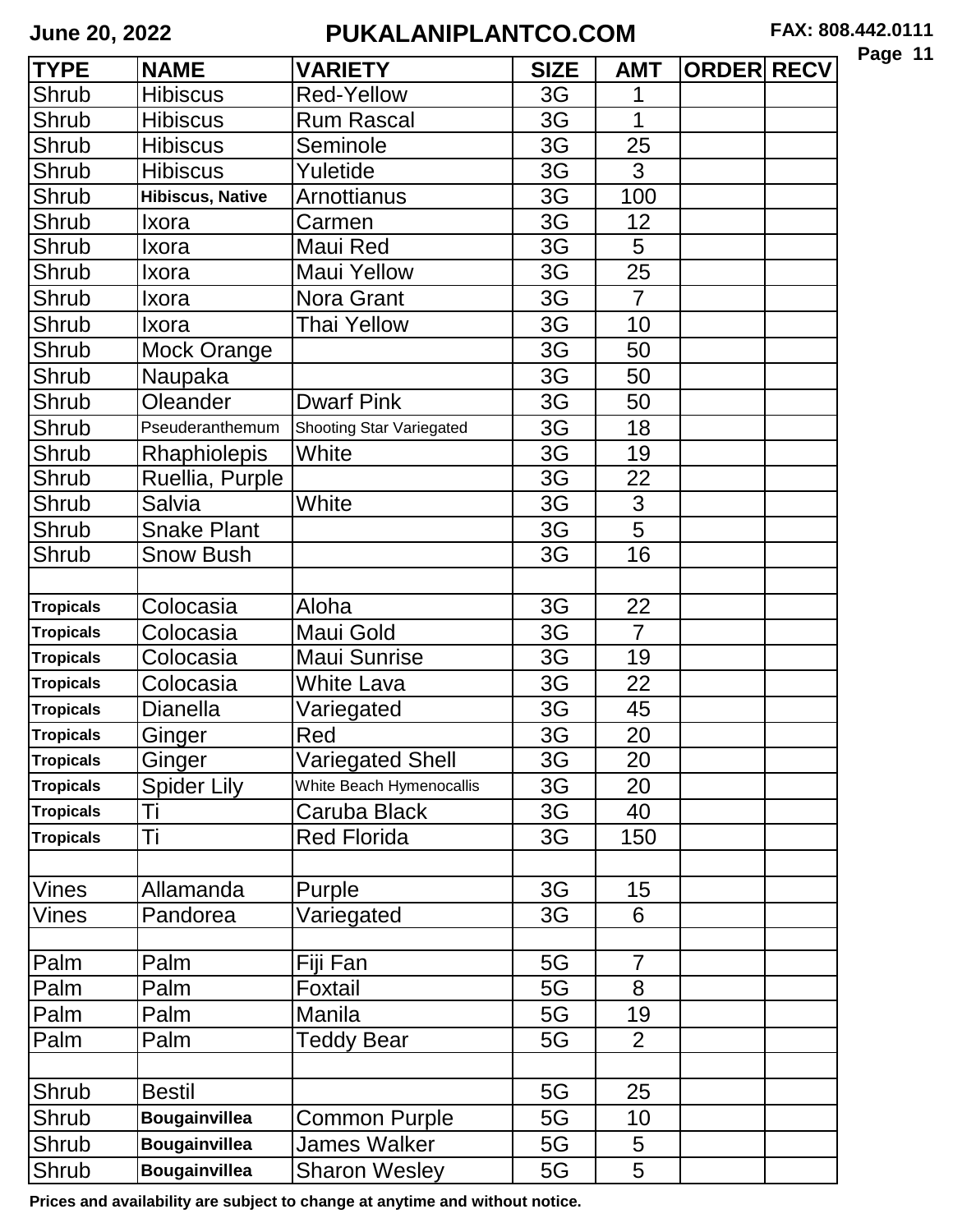| <b>TYPE</b>       | <b>NAME</b>              | <b>VARIETY</b>          | <b>SIZE</b> | <b>AMT</b>      | <b>ORDER RECV</b> |  |
|-------------------|--------------------------|-------------------------|-------------|-----------------|-------------------|--|
| Shrub             | Croton                   | <b>Assorted</b>         | 5G          | 5               |                   |  |
| Shrub             | Croton                   | Norma                   | 5G          | $\overline{2}$  |                   |  |
| Shrub             | <b>Hibiscus</b>          | <b>Glamour Gal</b>      | 5G          | 5               |                   |  |
| Shrub             | <b>Hibiscus</b>          | <b>Hannibal Tavares</b> | 5G          | 13              |                   |  |
| Shrub             | <b>Hibiscus</b>          | eading Lady.            | 5G          | 10              |                   |  |
| Shrub             | <b>Hibiscus</b>          | <b>Sunny Delight</b>    | 5G          | 9               |                   |  |
| Shrub             | <b>Hibiscus</b>          | <b>Vermillion Queen</b> | 5G          | 10              |                   |  |
| Shrub             | Privet                   | Golden                  | 5G          | 5               |                   |  |
|                   |                          |                         |             |                 |                   |  |
| <b>Tropicals</b>  | <b>Bird of Paradise</b>  | Orange                  | 5G          | 40              |                   |  |
| <b>Tropicals</b>  | Monstera                 |                         | 5G          | 50              |                   |  |
| <b>Tropicals</b>  | Phormium                 | <b>Assorted</b>         | 5G          | 8               |                   |  |
|                   |                          |                         |             |                 |                   |  |
| <b>Trees</b>      | <b>Bottlebrush</b>       | Upright                 | 5G          | 1               |                   |  |
| <b>Trees</b>      | <b>Bottlebrush</b>       | Weeping                 | 5G          | 36              |                   |  |
| Trees             | Cypress                  | Italian                 | 5G          | 20              |                   |  |
| <b>Trees</b>      | Jatropha                 | <b>Dwarf</b>            | 5G          | $\overline{2}$  |                   |  |
|                   |                          |                         |             |                 |                   |  |
| Shrub             | Privet                   | Golden                  | 7G          | $\overline{4}$  |                   |  |
|                   |                          |                         |             |                 |                   |  |
| <b>Fruit Tree</b> | Avocado**                | Kahaluu                 | 15G         | $\overline{2}$  |                   |  |
| <b>Fruit Tree</b> | Avocado**                | Malama                  | 15G         | $\overline{2}$  |                   |  |
| <b>Fruit Tree</b> | Avocado**                | Murashige               | 15G         | 4               |                   |  |
| <b>Fruit Tree</b> | Avocado**                | Ota                     | 15G         | $\overline{2}$  |                   |  |
| <b>Fruit Tree</b> | Citrus, Lemon            | <b>Improved Meyer</b>   | 15G         | 6               |                   |  |
| <b>Fruit Tree</b> | Citrus, Lime             | <b>Finger</b>           | <b>15G</b>  | $\overline{A}$  |                   |  |
| <b>Fruit Tree</b> | Citrus, Tangelo          | Minneola                | 15G         | $\overline{2}$  |                   |  |
| <b>Fruit Tree</b> | <b>Citrus, Tangerine</b> | <b>Clementine</b>       | 15G         | 3               |                   |  |
| <b>Fruit Tree</b> | Mango**                  | Common                  | 15G         | $\overline{2}$  |                   |  |
| <b>Fruit Tree</b> | Mango**                  | <b>Golden Glow</b>      | 15G         | $\overline{2}$  |                   |  |
| <b>Fruit Tree</b> | Mango**                  | Mapulehu                | 15G         | $\overline{2}$  |                   |  |
| <b>Fruit Tree</b> | Mango**                  | <b>Pirie</b>            | 15G         | $\overline{2}$  |                   |  |
| <b>Fruit Tree</b> | Orange                   | Valencia                | 15G         | $\overline{2}$  |                   |  |
|                   |                          |                         |             |                 |                   |  |
| Palm              | Palm                     | Foxtail                 | 15G         | 20              |                   |  |
| Palm              | Palm                     | Manila                  | 15G         | 6               |                   |  |
| Palm              | Palm                     | Macarthur               | 15G         | 8               |                   |  |
| Palm              | $Palm***$                | <b>Dwarf Phoenix</b>    | 15G         | $\overline{4}$  |                   |  |
| Palm              | Palm                     | Lolou                   | 15G         | 6               |                   |  |
| Palm              | Palm <sup>**</sup>       | Sealing Wax, Red        | 15G         | $\overline{4}$  |                   |  |
| Palm              | Palm                     | Teddy Bear              | 15G         | 12 <sub>2</sub> |                   |  |
|                   |                          |                         |             |                 |                   |  |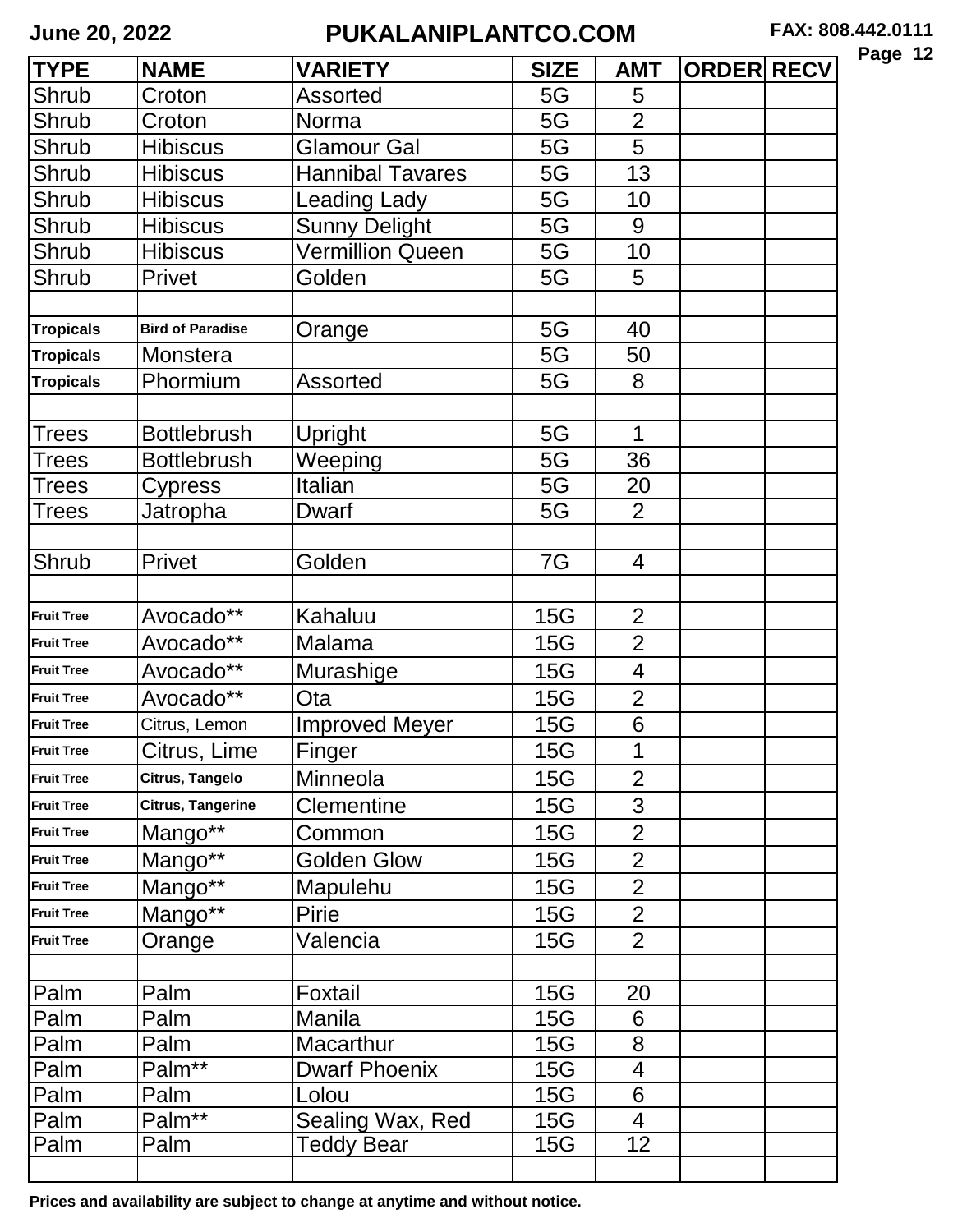| Page | 13 |
|------|----|
|------|----|

| <b>TYPE</b>       | <b>NAME</b>         | <b>VARIETY</b>         | <b>SIZE</b> | <b>AMT</b>               | <b>ORDER RECV</b> |  |
|-------------------|---------------------|------------------------|-------------|--------------------------|-------------------|--|
| Trees             | <b>Bottle Brush</b> | Upright                | 15G         | 8                        |                   |  |
| Trees             | <b>Bottle Brush</b> | Weeping                | <b>15G</b>  | 10                       |                   |  |
| Trees             | Jacaranda           |                        | 15G         | 8                        |                   |  |
| Trees             | Jatropha            | <b>Dwarf</b>           | <b>15G</b>  | $\overline{2}$           |                   |  |
| Trees             | Jatropha            | Regular                | <b>15G</b>  | 6                        |                   |  |
| Trees             | Kou                 | Hawaiian               | <b>15G</b>  | 8                        |                   |  |
| Trees             | Lechoso             |                        | 15G         | 10                       |                   |  |
| Trees             | Monkeypod           |                        | 15G         | 10                       |                   |  |
| Trees             | Pine                | <b>Norfolk</b>         | 15G         | 10                       |                   |  |
| Trees             | Plumeria            | Mele Pa Bowman         | 15G         | 15                       |                   |  |
| Trees             | Plumeria            | Red                    | <b>15G</b>  | $\overline{4}$           |                   |  |
| Trees             | Plumeria            | Singapore, Dwarf       | <b>15G</b>  | 3                        |                   |  |
| Trees             | Podocarpus          | Gracillior             | <b>15G</b>  | 10                       |                   |  |
| Trees             | Podocarpus          | Maki                   | 15G         | 1                        |                   |  |
| Trees             | Tecoma              | Pink                   | <b>15G</b>  | 6                        |                   |  |
|                   |                     |                        |             |                          |                   |  |
| <b>Tropical</b>   | Pandanus            | Var.                   | <b>15G</b>  | 10                       |                   |  |
|                   |                     |                        |             |                          |                   |  |
| <b>Fruit Tree</b> | <b>Breadfruit</b>   | Tahitian               | 25G         | $\overline{2}$           |                   |  |
| <b>Fruit Tree</b> | <b>Citrus</b>       | Lime Calamondin        | 25G         | $\overline{3}$           |                   |  |
| <b>Fruit Tree</b> | Citrus              | <b>Lime Mexican</b>    | 25G         | $\overline{2}$           |                   |  |
| <b>Fruit Tree</b> | Mango               | Fairchild              | 25G         | 1                        |                   |  |
| <b>Fruit Tree</b> | Mango               | Glenn                  | 25G         | 1                        |                   |  |
| <b>Fruit Tree</b> | Mango               | Haden                  | <b>25G</b>  | $\overline{2}$           |                   |  |
| <b>Fruit Tree</b> | Mango               | Persian                | 25G         | $\overline{2}$           |                   |  |
| <b>Fruit Tree</b> | Mango               | <b>R2E2</b>            | 25G         | 1                        |                   |  |
|                   |                     |                        |             |                          |                   |  |
| Palm              | Palm                | Dw. Phoenix(Dble)      | 25G         | 8                        |                   |  |
| Palm              | Palm                | Dw. Phoenix(Single)    | 25G         | 10                       |                   |  |
| Palm              | Palm                | <b>Red Sealing Wax</b> | 25G         | 6                        |                   |  |
| Palm              | Palm                | Rhapis                 | 25G         | 3                        |                   |  |
|                   |                     |                        |             |                          |                   |  |
| <b>Trees</b>      | Monkeypod           |                        | 25G         | $\overline{4}$           |                   |  |
| Trees             | Plumeria            | <b>Dwarf Singapore</b> | 25G         | 4                        |                   |  |
| <b>Trees</b>      | Plumeria, Pre.      | <b>Dwarf Yellow</b>    | 25G         | $\overline{2}$           |                   |  |
| Trees             | Plumeria, Pre.      | Mele Pa Bowman         | 25G         | $\overline{\mathcal{A}}$ |                   |  |
| Trees             | Plumeria, Pre.      | Red                    | 25G         | $\overline{2}$           |                   |  |
| <b>Trees</b>      | Plumeria, Pre.      | <b>Thai Assorted</b>   | 25G         | 10                       |                   |  |
| Trees             | Plumeria, Pre.      | Hana Gold              | 25G         | $\overline{2}$           |                   |  |
| Trees             | Puakenikeni         |                        | 25G         | 1                        |                   |  |
| <b>Trees</b>      | Tecoma              | <b>Pink</b>            | 25G         | $\mathbf 1$              |                   |  |
|                   |                     |                        |             |                          |                   |  |
| Palm              | Palm                | Foxtail                | 45G         | $\overline{4}$           |                   |  |